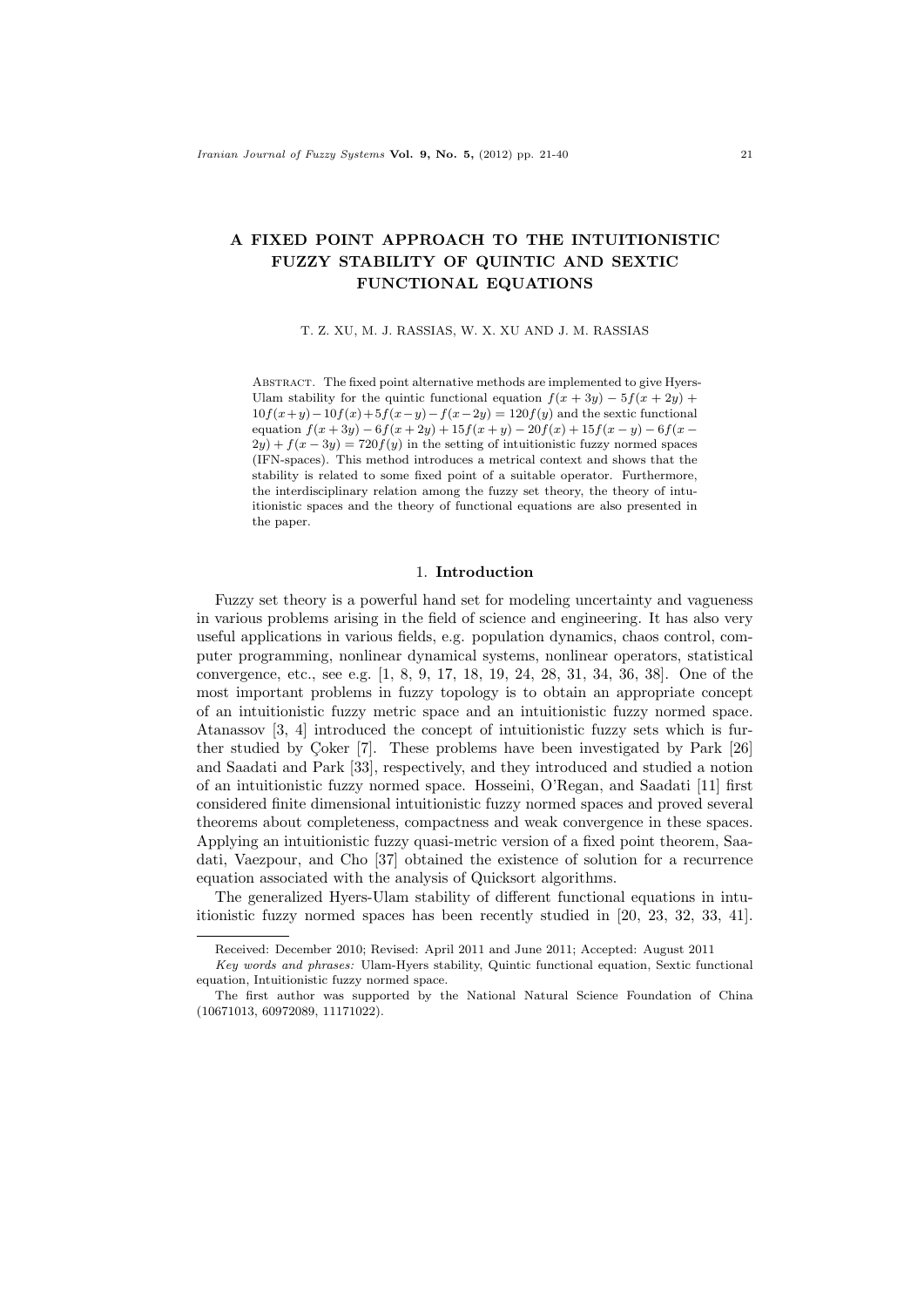Saadati, Cho, and Vahidi [32] introduced the notation of intuitionistic random normed spaces, and then by virtue of this notation to study the stability of a quartic functional equation in the setting of these spaces under arbitrary triangle norms. Recently, Mursaleen and Mohiuddine [23] linked two different disciplines, namely, the fuzzy spaces and functional equations. They also prove that the existence of a solution for any approximately cubic mapping implies the completeness of IFNS. The purpose of this paper is to establish some interesting results of continuous approximately quintic and sextic mappings in intuitionistic fuzzy normed spaces (IFN-spaces).

A basic question in the theory of functional equations is as follows: when is it true that a function, which approximately satisfies a functional equation must be close to an exact solution of the equation? If the problem accepts a unique solution, we say the equation is stable (see [22]). The study of stability problems for functional equations is related to a question of Ulam [39] concerning the stability of group homomorphisms, which was affirmatively answered for Banach spaces by Hyers [12]. Subsequently, the result of Hyers was generalized by Aoki [2] for additive mappings and by Rassias [30] for approximate linear mappings by allowing the Cauchy difference operator  $CDf(x, y) = f(x + y) - [f(x) + f(y)]$  to be controlled by  $\epsilon(\|x\|^p + \|y\|^p)$ . In 1994, a generalization of Rassias' theorem was obtained by Găvruța [10], who replaced  $\epsilon(\|x\|^p + \|y\|^p)$  by a general control function  $\varphi(x, y)$  in the spirit of Th. M. Rassias' approach. The stability problems of several functional equations have been extensively investigated by a number of authors and there are many interesting results concerning this problem (see e.g. [5, 6, 17, 19, 20, 21, 23, 25, 27, 29, 40, 41, 42, 43, 44, 45, 46], and references therein).

The functional equation  $f(2x + y) + f(2x - y) = 2f(x + y) + 2f(x - y) + 12f(x)$ is said to be the cubic functional equation since the function  $f(x) = x^3$  is its solution. Every solution of the cubic functional equation is said to be a cubic mapping. The stability problem for the cubic functional equation was solved by Jun and Kim [14, 15] for mappings  $f: X \to Y$ , where X is a real normed space and  $Y$  is a Banach space. Later, a number of mathematicians have worked on the stability of some types of the cubic equation [5, 21, 23]. The functional equation  $f(2x + y) + f(2x - y) = 4f(x + y) + 4f(x - y) + 24f(x) - 6f(y)$  is said to be the quartic functional equation since the function  $f(x) = x^4$  is its solution. Every solution of the quartic functional equation is said to be a quartic mapping. The stability problem for the quartic functional equation first was solved by Rassias [29] for mappings  $f: X \to Y$ , where X is a real normed space and Y is a Banach space.

Similar to the cubic and quartic functional equations, we may define quintic and sexitic functional equations.

The functional equation

$$
f(x+3y) - 5f(x+2y) + 10f(x+y) - 10f(x) + 5f(x-y) - f(x-2y) = 120f(y)
$$
 (1)

is said to be the quintic functional equation since the function  $f(x) = x^5$  is its solution. Every solution of the quintic functional equation is said to be a quintic mapping. The functional equation

$$
f(x+3y) - 6f(x+2y) + 15f(x+y) - 20f(x) + 15f(x-y)
$$
  
-6f(x-2y) + f(x-3y) = 720f(y) (2)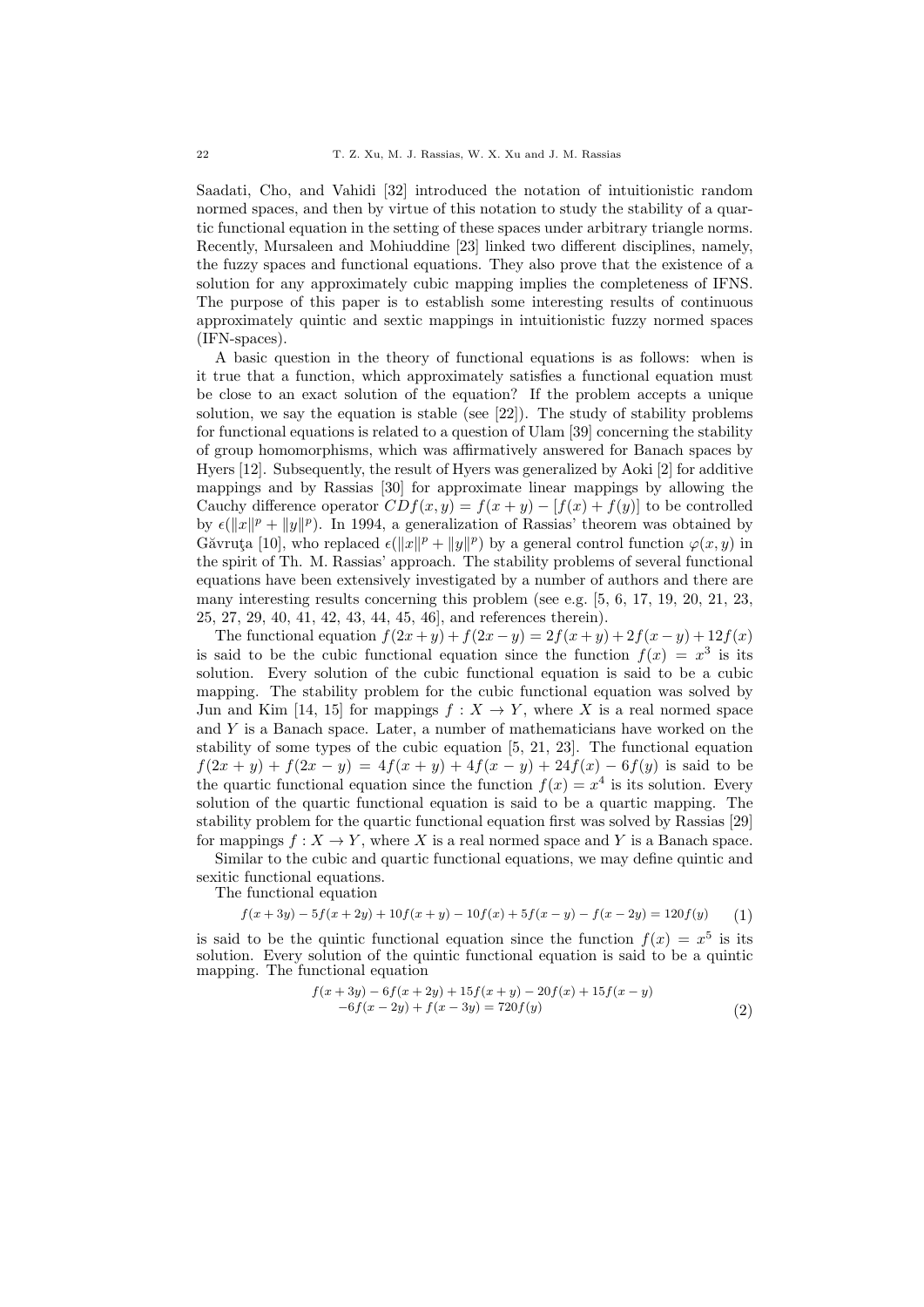is said to be the sextic functional equation since the function  $f(x) = x^6$  is its solution. Every solution of the sextic functional equation is said to be a sextic mapping.

In 1996, Isac and Rassias [13] were the first to provide applications of stability theory of functional equations for the proof of new fixed point theorems with applications. In 2003, Radu [27] proposed the fixed point alternative method for obtaining the existence of exact solutions and error estimations. Subsequently, Mihet [17] applied the fixed alternative method to study the fuzzy stability of the Jensen functional equation on the fuzzy space which is defined in [19]. A comparison between the direct method and fixed alternative method for functional equations is given in [27]. The fixed alternative method can be considered as an advantage of this method over direct method in the fact that the range of approximate solutions is much more than the latter.

The stability problems of several various functional equations have been extensively investigated by a number of authors using fixed point methods (see [6, 17, 44]). The aim of this article is to extend the applications of the fixed point alternative method to provide the intuitionistic fuzzy versions of Hyers-Ulam stability for the quintic and sextic functional equations.

#### 2. Preliminaries

In what follows, we shall adopt the usual terminology, notation and some definitions introduced by Saadati et al. [26, 31, 33, 34, 36].

Consider the set  $L^*$  and the order relation  $\leq_{L^*}$  defined by

$$
L^* = \{(x_1, x_2) : (x_1, x_2) \in [0, 1]^2, x_1 + x_2 \le 1\},\
$$

$$
(x_1, x_2) \leq_{L^*} (y_1, y_2) \Leftrightarrow x_1 \leq y_1, x_2 \geq y_2, \quad \forall (x_1, x_2), (y_1, y_2) \in L^*.
$$

Then  $(L^*, \leq_{L^*})$  is a complete lattice ([31, 36]). We denote its units by  $0_{L^*} = (0, 1)$ and  $1_{L^*} = (1,0)$ .

**Definition 2.1.** Let  $U$  be a non-empty set called the universe. An  $L^*$ -fuzzy set in U is defined as a mapping  $A: U \to L^*$ . For each u in U,  $A(u)$  represents the degree (in  $L^*$ ) to which u is an element of A. An intuitionistic fuzzy set  $\mathcal{A}_{\zeta,\eta}$  in a universal set U is an object  $\mathcal{A}_{\zeta,\eta} = \{(\zeta_{\mathcal{A}}(u), \eta_{\mathcal{A}}(u)) : u \in U\}$ , where  $\zeta_{\mathcal{A}}(u) \in [0,1]$  and  $\eta_{\mathcal{A}}(u) \in [0,1]$  for all  $u \in U$  are called the membership degree and the non-membership degree, respectively, of u in  $A_{\zeta,\eta}$  and, furthermore, satisfy  $\zeta_A(u) + \eta_A(u) \leq 1.$ 

**Definition 2.2.** A triangular norm (*t*-norm) on  $L^*$  is a mapping  $\mathcal{T} : (L^*)^2 \to L^*$ satisfying the following conditions:

- (a)  $(\forall x \in L^*)(\mathcal{T}(x, 1_{L^*}) = x)$  (boundary condition);
- (b)  $(\forall (x, y) \in (L^*)^2)(\mathcal{T}(x, y) = \mathcal{T}(y, x))$  (commutativity);

(c)  $(\forall (x, y, z) \in (L^*)^3)(\mathcal{T}(x, \mathcal{T}(y, z)) = \mathcal{T}(\mathcal{T}(x, y), z))$  (associativity);

(d)  $(\forall (x, x', y, y') \in (L^*)^4)(x \leq_{L^*} x' \text{ and } y \leq_{L^*} y' \Rightarrow \mathcal{T}(x, y) \leq_{L^*} \mathcal{T}(x', y'))$ (monotonicity).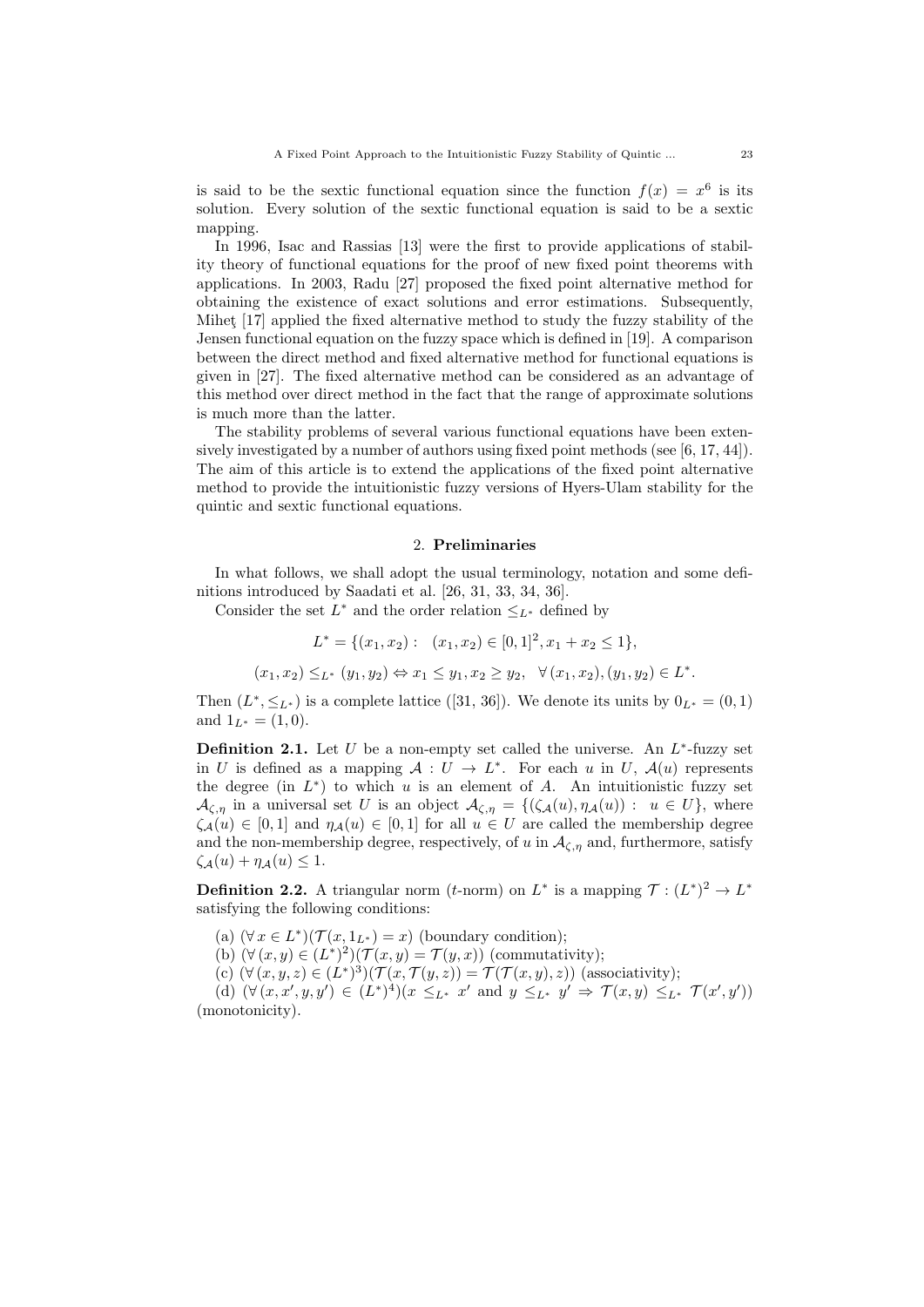A t-norm  $\mathcal T$  on  $L^*$  is said to be continuous if, for any  $x, y \in L^*$  and any sequences  ${x_n}$  and  ${y_n}$  which converge to x and y, respectively,

$$
\lim_{n \to \infty} \mathcal{T}(x_n, y_n) = \mathcal{T}(x, y).
$$

For examples, let  $a = (a_1, a_2), b = (b_1, b_2) \in L^*$ , consider

$$
\mathcal{T}(a,b) = (a_1b_1, \min\{a_2 + b_2, 1\}) \text{ and } \mathcal{M}(a,b) = (\min\{a_1, b_1\}, \max\{a_2, b_2\}).
$$

Then  $\mathcal{T}(a, b)$  and  $\mathcal{M}(a, b)$  are continuous *t*-norm.

Now, we define a sequence  $\mathcal{T}^n$  recursively by  $\mathcal{T}^1 = \mathcal{T}$  and

$$
\mathcal{T}^n(x^{(1)},\ldots,x^{(n+1)}) = \mathcal{T}(\mathcal{T}^{n-1}(x^{(1)},\ldots,x^{(n)}),x^{(n+1)})
$$

for all  $n \geq 2$  and  $x^{(i)} \in L^*$ .

**Definition 2.3.** A negator on  $L^*$  is any decreasing mapping  $\mathcal{N}: L^* \to L^*$  satisfying  $\mathcal{N}(0_{L^*}) = 1_{L^*}$  and  $\mathcal{N}(1_{L^*}) = 0_{L^*}$ . If  $\mathcal{N}(\mathcal{N}(x)) = x$  for all  $x \in L^*$ , then  $\mathcal N$  is called an involutive negator. A negator on [0, 1] is a decreasing mapping  $N : [0, 1] \rightarrow [0, 1]$ satisfying  $N(0) = 1$  and  $N(1) = 0$ .  $N_s$  denotes the standard negator on [0, 1] defined by  $N_s(x) = 1 - x$  for all  $x \in [0, 1]$ .

The definitions of an intuitionistic fuzzy normed space is given below (see [33]).

**Definition 2.4.** (1) Let  $\mathscr{L} = (L^*, \leq_{L^*})$ . The triple  $(X, \mathcal{P}, \mathcal{T})$  is said to be an  $\mathscr{L}$ fuzzy normed space if X is a vector space,  $\mathcal T$  is a continuous t-norm on  $L^*$  and  $\mathcal P$  is an L<sup>\*</sup>-fuzzy set on  $X \times (0, +\infty)$  satisfying the following conditions for all  $x, y \in X$ and  $t, s > 0$ ,

- (a)  $\mathcal{P}(x,t) >_{L^*} 0_{L^*};$
- (b)  $\mathcal{P}(x,t) = 1_{L^*}$  if and only if  $x = 0$ ;
- (c)  $\mathcal{P}(\alpha x,t) = \mathcal{P}(x, \frac{t}{|\alpha|})$  for all  $\alpha \neq 0$ ;
- (d)  $\mathcal{P}(x+y,t+s) \geq_{L^*} \mathcal{T}(\mathcal{P}(x,t),\mathcal{P}(y,s));$
- (e)  $\mathcal{P}(x, \cdot) : (0, \infty) \to L^*$  is continuous;
- (f)  $\lim_{t \to 0} \mathcal{P}(x, t) = 0_{L^*}$  and  $\lim_{t \to \infty} \mathcal{P}(x, t) = 1_{L^*}.$

In this case,  $P$  is called an  $\mathscr{L}$ -fuzzy norm (briefly,  $L^*$ -fuzzy norm).

(2) If  $\mathcal{P} = \mathcal{P}_{\mu,\nu}$  is an intuitionistic fuzzy set (see Definition 2.1), then the triple  $(X, \mathcal{P}_{\mu,\nu}, \mathcal{T})$  is said to be an intuitionistic fuzzy normed space (briefly, IFS-space). In this case,  $\mathcal{P} = \mathcal{P}_{\mu,\nu}$  is called an intuitionistic fuzzy norm on X.

Note that, if  $P$  is an  $L^*$ -fuzzy norm on X, then the following are satisfied:

- (i)  $\mathcal{P}(x,t)$  is nondecreasing with respect to t for all  $x \in X$ .
- (ii)  $\mathcal{P}(x-y,t) = \mathcal{P}(y-x,t)$  for all  $x, y \in X$  and  $t > 0$  (see [33]).

**Example 2.5.** Let  $(X, \|\cdot\|)$  be a normed space. Let  $\mathcal{T}(a, b) = (a_1b_1, \min(a_2+b_2, 1))$ for all  $a = (a_1, a_2), b = (b_1, b_2) \in L^*$  and  $\mu, \nu$  be membership and non-membership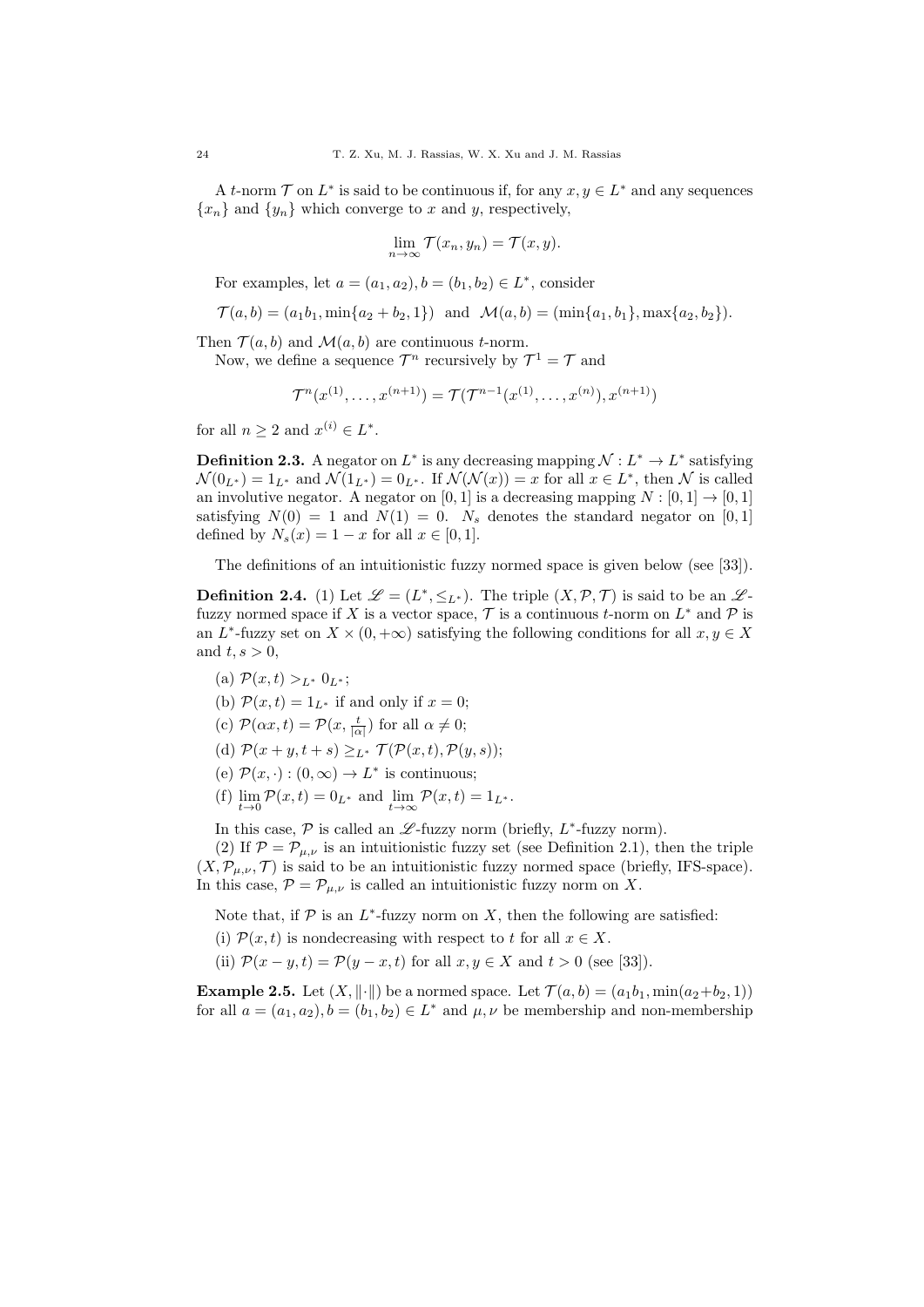degree of an intuitionistic fuzzy set defined by

$$
\mathcal{P}_{\mu,\nu}(x,t) = (\mu_x(t), \nu_x(t)) = (\frac{t}{t+m||x||}, \frac{||x||}{t+||x||})
$$

for all  $t \in \mathbb{R}^+$  in which  $m > 1$ . Then  $(X, \mathcal{P}_{\mu,\nu}, \mathcal{T})$  is an IFN-space. Here,  $\mu(x, t)$  +  $\nu(x, t) = 1$  for  $x = 0$  and  $\mu(x, t) + \nu(x, t) < 1$  for  $x \neq 0$ .

Let  $\mathcal{M}(a, b) = (\min\{a_1, b_1\}, \max\{a_2, b_2\})$  for all  $a = (a_1, a_2), b = (b_1, b_2) \in L^*$ and  $\mu, \nu$  be membership and non-membership degree of an intuitionistic fuzzy set defined by

$$
\mathcal{P}_{\mu,\nu}(x,t) = (\mu_x(t), \nu_x(t)) = (e^{-\|x\|/t}, e^{-\|x\|/t}(e^{\|x\|/t} - 1))
$$

for all  $x \in X$  and  $t \in \mathbb{R}^+$ . Then  $(X, \mathcal{P}_{\mu,\nu}, \mathcal{M})$  is an IFN-space.

**Definition 2.6.** (1) A sequence  $\{x_n\}$  in an IFN-space  $(X, \mathcal{P}_{\mu,\nu}, \mathcal{T})$  is said to be convergent to a point  $x \in X$  (denoted by  $x_n \stackrel{IF}{\longrightarrow} x$ ) if  $\mathcal{P}_{\mu,\nu}(x_n-x,t) \to 1_{L^*}$  as  $n \to \infty$  for every  $t > 0$ .

(2) A sequence  $\{x_n\}$  in an IFN-space  $(X, \mathcal{P}_{\mu,\nu}, \mathcal{T})$  is said to be Cauchy sequence if, for any  $0 < \varepsilon < 1$  and  $t > 0$ , there exists  $n_0 \in \mathbb{N}$  such that

$$
\mathcal{P}_{\mu,\nu}(x_n - x_m, t) >_{L^*} (N_s(\varepsilon), \varepsilon), \quad \forall \, n, m \ge n_0,
$$

where  $N_s$  is the standard negator.

(3) An IFN-space  $(X, \mathcal{P}_{\mu,\nu}, \mathcal{T})$  is said to be complete if every Cauchy sequence in  $(X, \mathcal{P}_{\mu,\nu}, \mathcal{T})$  is convergent in  $(X, \mathcal{P}_{\mu,\nu}, \mathcal{T})$ . A complete intuitionistic fuzzy normed space is called an intuitionistic fuzzy Banach space.

Let X be a set. A function  $d: X \times X \to [0, \infty]$  is called a generalized metric on  $X$  if  $d$  satisfies

(1)  $d(x, y) = 0$  if and only if  $x = y$ ; (2)  $d(x, y) = d(y, x)$  for all  $x, y \in X$ ; (3)  $d(x, y) \leq d(x, z) + d(y, z)$  for all  $x, y, z \in X$ .

For explicitly later use, we recall a fundamental result in fixed point theory.

**Theorem 2.7.** (The fixed point alternative theorem, see [6, 17]) Let  $(\Omega, d)$  be a complete generalized metric space and  $J : \Omega \to \Omega$  be a strictly contractive mapping with Lipschitz constant  $0 < L < 1$ , that is,

$$
d(Jx, Jy) \le Ld(x, y), \quad \forall x, y \in \Omega.
$$

Then, for each given  $x \in \Omega$ , either

$$
d(J^n x, J^{n+1} x) = \infty, \quad \forall n \ge 0,
$$

or

$$
d(J^n x, J^{n+1} x) < \infty, \quad \forall n \ge n_0,
$$

for some nonnegative integer  $n_0$ . Actually, if the second alternative holds, then the sequence  $\{J^nx\}$  converges to a fixed point  $y^*$  of J and

(1) y<sup>\*</sup> is the unique fixed point of J in the set  $\Delta = \{y \in \Omega : d(J^{n_0}x, y) < \infty\},\$ (2)  $d(y, y^*) \leq \frac{1}{1-L} d(y, Jy)$  for all  $y \in \Delta$ .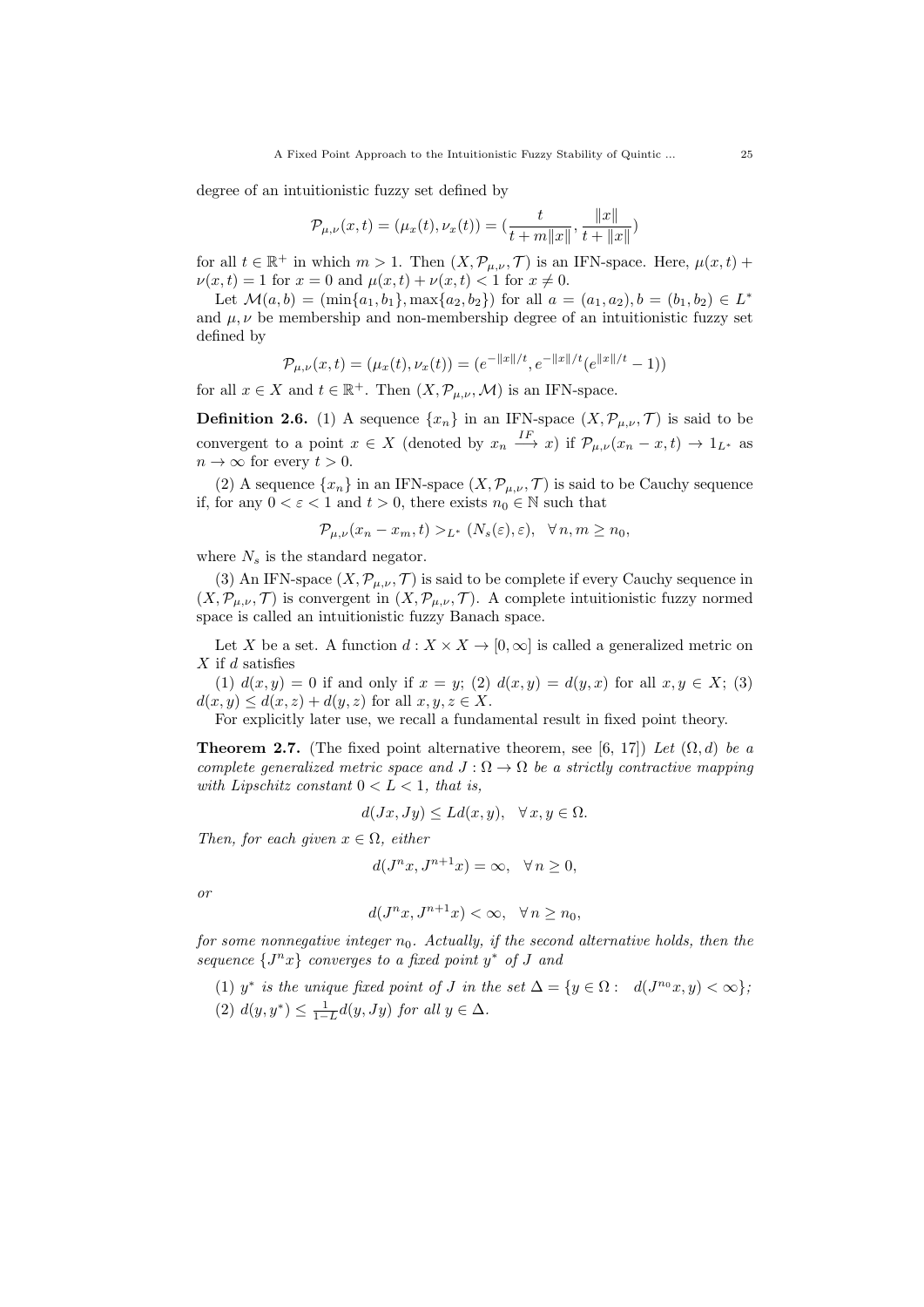The next Theorem 2.8 has been proved in [40, Theorems 2.1-2.2]. Some basic facts on n-additive symmetric mappings can be found in [45].

## **Theorem 2.8.** Let  $X$  and  $Y$  be vector spaces. Then

(1) A function  $f: X \to Y$  is a solution of the functional equation (1) if and only if f is of the form  $f(x) = A^5(x)$  for all  $x \in X$ , where  $A^5(x)$  is the diagonal of the 5-additive symmetric map  $A_5: X^5 \to Y$ .

(2) A function  $f: X \to Y$  is a solution of the functional equation (2) if and only if f is of the form  $f(x) = A^6(x)$  for all  $x \in X$ , where  $A^6(x)$  is the diagonal of the 6-additive symmetric map  $A_6: X^6 \to Y$ .

## 3. Intuitionistic Fuzzy Stability of the Quintic Functional Equation

In this section, we prove the generalized Ulam-Hyers stability of the quintic functional equation in intuitionistic fuzzy normed spaces, based on the fixed point method. For notational convenience, given a function  $f : X \to Y$ , we define the difference operator

$$
D_q f(x, y) := f(x + 3y) - 5f(x + 2y) + 10f(x + y)
$$
  
-10f(x) + 5f(x - y) - f(x - 2y) - 120f(y) (3)

for all  $x, y \in X$ .

**Theorem 3.1.** Let X be a linear space and let  $(Z, \mathcal{P}'_{\mu,\nu}, \mathcal{T}')$  be an intuitionistic fuzzy normed space. Let  $\varphi: X^2 \to Z$  be a function such that

$$
\mathcal{P}'_{\mu,\nu}(\varphi(2x,2y),t) \geq_{L^*} \mathcal{P}'_{\mu,\nu}(\alpha\varphi(x,y),t), \quad \forall x \in X, t > 0,
$$
\n<sup>(4)</sup>

for some real number  $\alpha$  with  $\alpha < 32$ . Let  $(Y, \mathcal{P}_{\mu,\nu}, \mathcal{T})$  be a complete intuitionistic fuzzy normed space and  $f: X \to Y$  be a mapping such that

$$
\mathcal{P}_{\mu,\nu}(D_q f(x,y),t) \geq_{L^*} \mathcal{P}'_{\mu,\nu}(\varphi(x,y),t) \tag{5}
$$

for all  $x \in X$  and  $t > 0$ , then there exists a unique quintic mapping  $Q: X \to Y$ such that

$$
\mathcal{P}_{\mu,\nu}(Q(x) - f(x),t) \geq_{L^*} M_1(x,(32 - \alpha)t)
$$
\n(6)

for all  $x \in X$  and  $t > 0$ , where

$$
M_1(x,t) := \n\begin{array}{lll}\nT^{16}(\mathcal{P}'_{\mu,\nu}(\varphi(3x,x),\frac{5t}{2}),\mathcal{P}'_{\mu,\nu}(\varphi(0,2x),\frac{5t}{2}),\mathcal{P}'_{\mu,\nu}(\varphi(0,2x),60t), \\
\mathcal{P}'_{\mu,\nu}(\varphi(2x,-2x),60t),\mathcal{P}'_{\mu,\nu}(\varphi(0,0),60t),\mathcal{P}'_{\mu,\nu}(\varphi(2x,x),\frac{3t}{2}), \\
\mathcal{P}'_{\mu,\nu}(\varphi(0,0),180t),\mathcal{P}'_{\mu,\nu}(\varphi(0,0),\frac{240t}{11}),\mathcal{P}'_{\mu,\nu}(\varphi(0,x),\frac{600t}{11}), \\
\mathcal{P}'_{\mu,\nu}(\varphi(x,-x),\frac{600t}{11}),\mathcal{P}'_{\mu,\nu}(\varphi(x,x),\frac{10t}{11}),\mathcal{P}'_{\mu,\nu}(\varphi(0,x),t), \\
\mathcal{P}'_{\mu,\nu}(\varphi(0,0),12t),\mathcal{P}'_{\mu,\nu}(\varphi(0,x,12t),\mathcal{P}'_{\mu,\nu}(\varphi(x,-x),12t), \\
\mathcal{P}'_{\mu,\nu}(\varphi(0,2x),60t),\mathcal{P}'_{\mu,\nu}(\varphi(2x,-2x),60t)).\n\end{array}
$$

*Proof.* Replacing  $x = y = 0$  in (5), we get

$$
\mathcal{P}_{\mu,\nu}(f(0),t) \geq_{L^*} \mathcal{P}'_{\mu,\nu}(\varphi(0,0),120t) \tag{7}
$$

for all  $t > 0$ . Replacing x and y by 0 and x in (5), respectively, we get

$$
\mathcal{P}_{\mu,\nu}(f(3x) - 5f(2x) + 10f(x) - 10f(0) + 5f(-x) \n-f(-2x) - 120f(x), t) \geq_{L^*} \mathcal{P}'_{\mu,\nu}(\varphi(0,x), t)
$$
\n(8)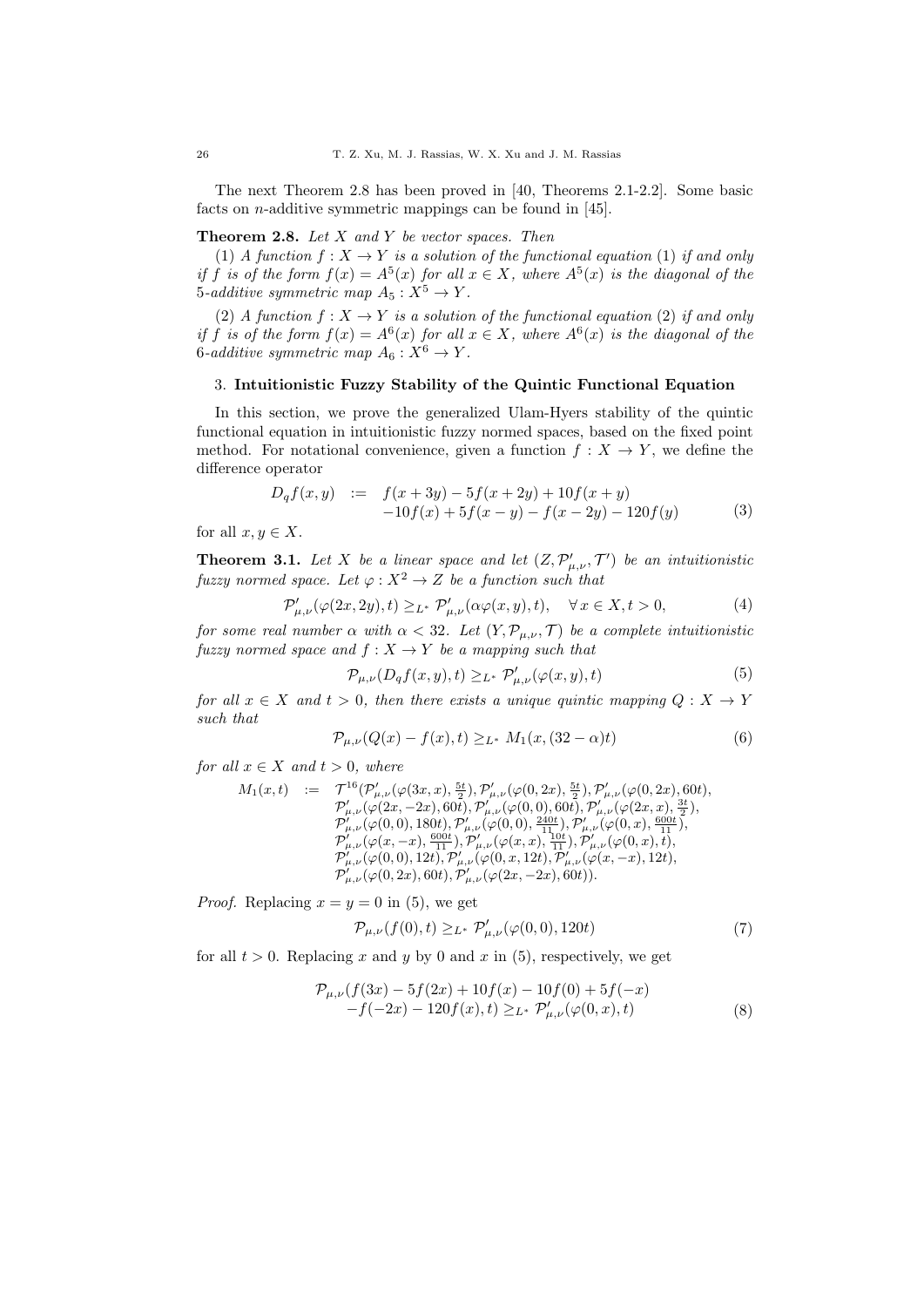for all  $x \in X$  and  $t > 0$ . Replacing x and y by x and  $-x$  in (5), respectively, we have

$$
\mathcal{P}_{\mu,\nu}(f(-2x) - 5f(-x) + 10f(0) - 10f(x) + 5f(2x)-f(3x) - 120f(-x), t) \geq_{L^*} \mathcal{P}'_{\mu,\nu}(\varphi(x,-x),t)
$$
\n(9)

for all  $x \in X$  and  $t > 0$ . By (8) and (9), we obtain

$$
\mathcal{P}_{\mu,\nu}(f(x) + f(-x),t) \geq_{L^*} \mathcal{T}(\mathcal{P}'_{\mu,\nu}(\varphi(0,x), 60t), \mathcal{P}'_{\mu,\nu}(\varphi(x,-x), 60t)) \tag{10}
$$

for all  $x \in X$  and  $t > 0$ . Replacing x and y by 3x and x in (5), respectively, we get

$$
\mathcal{P}_{\mu,\nu}(f(6x) - 5f(5x) + 10f(4x) - 10f(3x) + 5f(2x) - 121f(x), t)
$$
  
\n
$$
\geq_{L^*} \mathcal{P}'_{\mu,\nu}(\varphi(3x,x), t)
$$
\n(11)

for all  $x \in X$  and  $t > 0$ . Replacing x and y by 0 and 2x in (5), respectively, we find

$$
\mathcal{P}_{\mu,\nu}(f(6x) - 5f(4x) - 10f(0) + 5f(-2x) - f(-4x) - 110f(2x), t)
$$
  
\n
$$
\geq_{L^*} \mathcal{P}'_{\mu,\nu}(\varphi(0,2x), t)
$$
\n(12)

for all  $x \in X$  and  $t > 0$ . By (11) and (12), we obtain

$$
\mathcal{P}_{\mu,\nu}(5f(5x) - 14f(4x) + 10f(3x) + 121f(x) - 120f(2x) + 5f(2x) \n+5f(-2x) - 10f(0), t) \ge_L^* \mathcal{T}(\mathcal{P}'_{\mu,\nu}(\varphi(3x,x),\frac{t}{2}), \mathcal{P}'_{\mu,\nu}(\varphi(0,2x),\frac{t}{2})) \tag{13}
$$

for all  $x \in X$  and  $t > 0$ . By (7), (10), and (13), we have

$$
\mathcal{P}_{\mu,\nu}(5f(5x) - 14f(4x) + 10f(3x) + 121f(x) - 120f(2x), t) \n\geq L^* \mathcal{T}^4(\mathcal{P}'_{\mu,\nu}(\varphi(3x,x),\frac{t}{6}), \mathcal{P}'_{\mu,\nu}(\varphi(0,2x),\frac{t}{6}), \mathcal{P}'_{\mu,\nu}(\varphi(0,2x), 4t), \n\mathcal{P}'_{\mu,\nu}(\varphi(2x, -2x), 4t), \mathcal{P}'_{\mu,\nu}(\varphi(0,0), 4t))
$$
\n(14)

for all  $x \in X$  and  $t > 0$ . Replacing x and y by 2x and x in (5), respectively, we get

$$
\mathcal{P}_{\mu,\nu}(f(5x) - 5f(4x) + 10f(3x) - 10f(2x) - 115f(x) - f(0), t)
$$
  
\n
$$
\geq_{L^*} \mathcal{P}'_{\mu,\nu}(\varphi(2x,x), t)
$$
\n(15)

for all  $x \in X$  and  $t > 0$ . Using (7), we have

$$
\mathcal{P}_{\mu,\nu}(f(5x) - 5f(4x) + 10f(3x) - 10f(2x) - 115f(x), t) \n\geq_{L^*} \mathcal{T}(\mathcal{P}'_{\mu,\nu}(\varphi(2x, x), \frac{t}{2}), \mathcal{P}'_{\mu,\nu}(\varphi(0, 0), 60t))
$$
\n(16)

for all  $x \in X$  and  $t > 0$ . Hence

$$
\mathcal{P}_{\mu,\nu}(5f(5x) - 25f(4x) + 50f(3x) - 50f(2x) - 575f(x), t) \geq_{L^*} \mathcal{T}(\mathcal{P}'_{\mu,\nu}(\varphi(2x,x), \frac{t}{10}), \mathcal{P}'_{\mu,\nu}(\varphi(0,0), 12t))
$$
\n(17)

for all  $x \in X$  and  $t > 0$ . By (14) and (17), we get

$$
\mathcal{P}_{\mu,\nu}(11f(4x) - 40f(3x) - 70f(2x) + 696f(x), t) \n\geq_{L^*} \mathcal{T}^6(\mathcal{P}'_{\mu,\nu}(\varphi(3x,x), \frac{t}{12}), \mathcal{P}'_{\mu,\nu}(\varphi(0,2x), \frac{t}{12}), \mathcal{P}'_{\mu,\nu}(\varphi(0,2x), 2t), \n\mathcal{P}'_{\mu,\nu}(\varphi(2x, -2x), 2t), \mathcal{P}'_{\mu,\nu}(\varphi(0,0), 2t), \mathcal{P}'_{\mu,\nu}(\varphi(2x,x), \frac{t}{20}), \mathcal{P}'_{\mu,\nu}(\varphi(0,0), 6t))
$$
\n(18)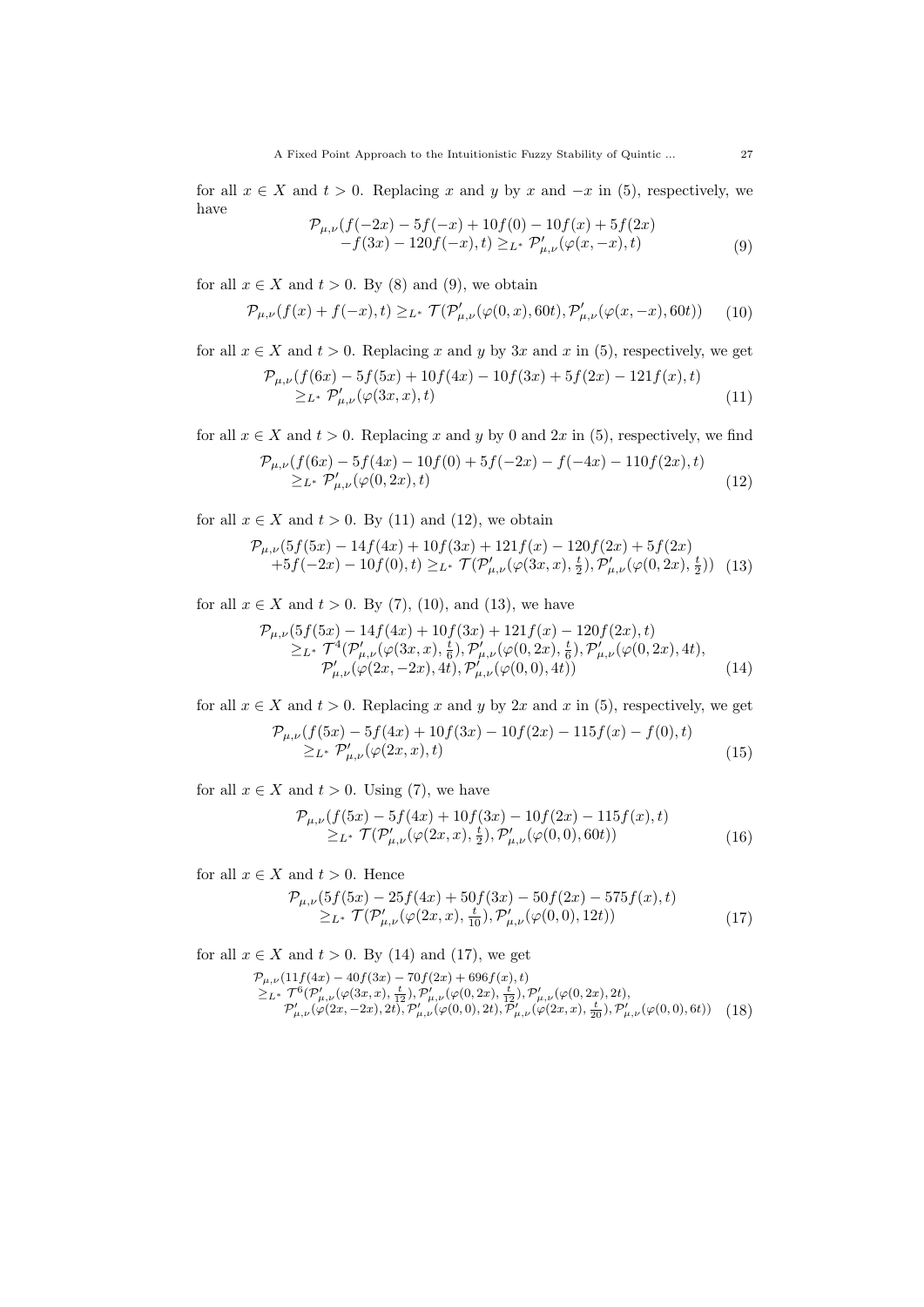for all  $x \in X$  and  $t > 0$ . Replacing x and y by x and x in (5), respectively, we have

$$
\mathcal{P}_{\mu,\nu}(f(4x) - 5f(3x) + 10f(2x) + 5f(0) - f(-x) - 130f(x), t)
$$
  
\n
$$
\geq_{L^*} \mathcal{P}'_{\mu,\nu}(\varphi(x,x), t)
$$
\n(19)

for all  $x \in X$  and  $t > 0$ . By (8), (11), and (20), we have

$$
\mathcal{P}_{\mu,\nu}(f(4x) - 5f(3x) + 10f(2x) - 129f(x), t) \geq_{L^*} \mathcal{T}^3(\mathcal{P}'_{\mu,\nu}(\varphi(0,0), 8t),
$$
  

$$
\mathcal{P}'_{\mu,\nu}(\varphi(0,x), 20t), \mathcal{P}'_{\mu,\nu}(\varphi(x,-x), 20t), \mathcal{P}'_{\mu,\nu}(\varphi(x,x), \frac{1}{3}))
$$
(20)

for all  $x \in X$  and  $t > 0$ . Thus

$$
\mathcal{P}_{\mu,\nu}(11f(4x) - 55f(3x) + 110f(2x) - 1419f(x), t) \n\geq_{L^*} \mathcal{T}^3(\mathcal{P}'_{\mu,\nu}(\varphi(0,0), \frac{8}{11}t), \mathcal{P}'_{\mu,\nu}(\varphi(0,x), \frac{20}{11}t), \n\mathcal{P}'_{\mu,\nu}(\varphi(x,-x), \frac{20}{11}t), \mathcal{P}'_{\mu,\nu}(\varphi(x,x), \frac{t}{33}))
$$
\n(21)

for all  $x \in X$  and  $t > 0$ . By (18) and (21), we obtain

$$
\mathcal{P}_{\mu,\nu}(15f(3x) - 180f(2x) + 2115f(x), t) \n\geq_{L^*} \mathcal{T}^{10}(\mathcal{P}'_{\mu,\nu}(\varphi(3x,x), \frac{t}{24}), \mathcal{P}'_{\mu,\nu}(\varphi(0,2x), \frac{t}{24}), \mathcal{P}'_{\mu,\nu}(\varphi(0,2x), t), \n\mathcal{P}'_{\mu,\nu}(\varphi(2x, -2x), t), \mathcal{P}'_{\mu,\nu}(\varphi(0,0), t), \mathcal{P}'_{\mu,\nu}(\varphi(2x,x), \frac{t}{40}), \n\mathcal{P}'_{\mu,\nu}(\varphi(0,0), 3t), \mathcal{P}'_{\mu,\nu}(\varphi(0,0), \frac{4}{11}t), \mathcal{P}'_{\mu,\nu}(\varphi(0,x), \frac{10}{11}t), \n\mathcal{P}'_{\mu,\nu}(\varphi(x,-x), \frac{10}{11}t), \mathcal{P}'_{\mu,\nu}(\varphi(x,x, \frac{t}{66}))
$$
\n(22)

for all  $x \in X$  and  $t > 0$ . By (7), (8), and (10), we have

$$
\mathcal{P}_{\mu,\nu}(f(3x) - 4f(2x) - 115f(x), t) \n\geq_{L^*} \mathcal{T}^5(\mathcal{P}'_{\mu,\nu}(\varphi(0,x), \frac{t}{4}), \mathcal{P}'_{\mu,\nu}(\varphi(0,0), 3t), \mathcal{P}'_{\mu,\nu}(\varphi(0,x), 3t), \n\mathcal{P}'_{\mu,\nu}(\varphi(x,-x), 3t), \mathcal{P}'_{\mu,\nu}(\varphi(0,2x), 15t), \mathcal{P}'_{\mu,\nu}(\varphi(2x,-2x), 15t))
$$
\n(23)

for all  $x \in X$  and  $t > 0$ . Hence

$$
\mathcal{P}_{\mu,\nu}(15f(3x) - 60f(2x) - 1725f(x), t) \n\geq_{L^*} \mathcal{T}^5(\mathcal{P}'_{\mu,\nu}(\varphi(0,x),\frac{t}{60}), \mathcal{P}'_{\mu,\nu}(\varphi(0,0),\frac{t}{5}), \mathcal{P}'_{\mu,\nu}(\varphi(0,x),\frac{t}{5}), \n\mathcal{P}'_{\mu,\nu}(\varphi(x,-x),\frac{t}{5}), \mathcal{P}'_{\mu,\nu}(\varphi(0,2x),t), \mathcal{P}'_{\mu,\nu}(\varphi(2x,-2x),t))
$$
\n(24)

for all  $x \in X$  and  $t > 0$ . By (22) and (24), we get

$$
\mathcal{P}_{\mu,\nu}(f(2x) - 32f(x),t) \geq_{L^*} M_1(x,t)
$$
\n(25)

for all  $x \in X$  and  $t > 0$ .

Consider the set  $\Omega := \{g : X \to Y\}$  and introduce a complete generalized metric on  $\Omega$  (see [6])(as usual, inf  $\emptyset = \infty$ ):

$$
d(g, h) = \inf\{K \in \mathbb{R}_+, \mathcal{P}_{\mu, \nu}(g(x) - h(x), Kt) \geq_{L^*} M_1(x, t), \ \forall x \in X, t > 0\}.
$$
 (26)

Now, we consider the mapping  $J : \Omega \to \Omega$  such that

$$
Jg(x) = \frac{1}{32}g(2x)
$$
\n(27)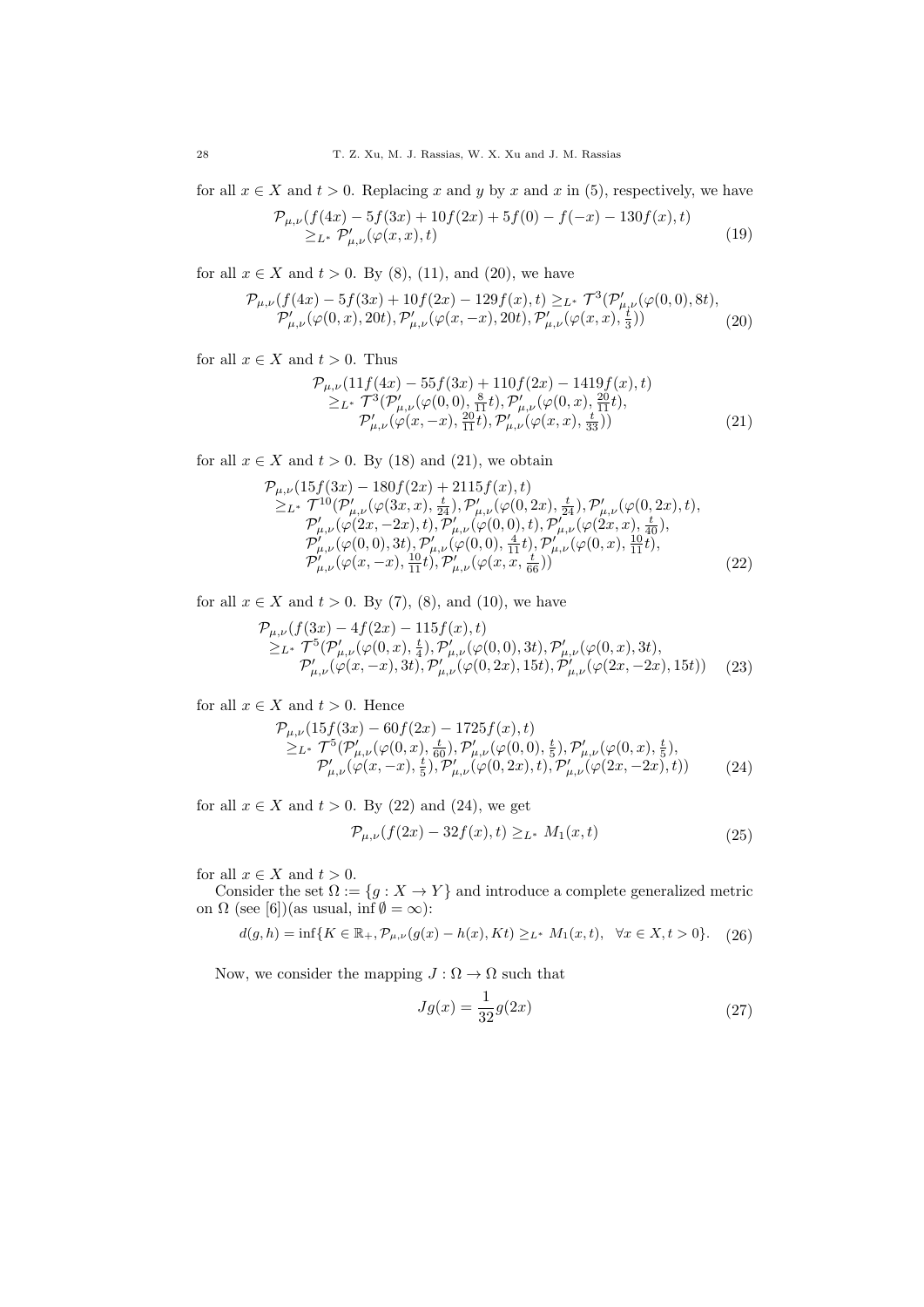for all  $x \in X$  and we prove that J is a strictly contractive mapping of  $\Omega$  with the Lipschitz constant  $\frac{\alpha}{32}$ .

Let  $g, h \in \Omega$  be given such that  $d(g, h) < \varepsilon$ . Then

$$
\mathcal{P}_{\mu,\nu}(g(x) - h(x), \varepsilon t) \geq_{L^*} M_1(x, t) \tag{28}
$$

for all  $x \in X$  and  $t > 0$ . Hence

$$
\mathcal{P}_{\mu,\nu}(Jg(x) - Jh(x),\varepsilon t) = \mathcal{P}_{\mu,\nu}(g(2x) - h(2x), 32\varepsilon t) \geq_{L^*} M_1(x, \frac{32t}{\alpha}) \tag{29}
$$

for all  $x \in X$  and  $t > 0$ . By definition,  $d(Jg, Jh) \leq \frac{\alpha}{32} \varepsilon$ . Therefore,

$$
d(Jg, Jh) \le \frac{\alpha}{32} d(g, h), \text{ for all } g, h \in \Omega.
$$
 (30)

It follows from (25) that  $d(f, Jf) \leq \frac{1}{32}$ . Therefore, by Theorem 2.7, there exists a mapping  $Q: X \to Y$  satisfying:

(1)  $Q$  is a fixed point of  $J$ , that is

$$
Q(2x) = 32Q(x) \tag{31}
$$

for all  $x \in X$ . The mapping Q is a unique fixed point of J in the set  $\Delta = \{g \in \Omega :$  $d(g, f) < \infty$ . This implies that Q is a unique mapping satisfying (31) such that there exists a  $K > 0$  satisfying

$$
\mathcal{P}_{\mu,\nu}(f(x) - Q(x), Kt) \geq_{L^*} M_1(x,t)
$$
\n(32)

for all  $x \in X$  and  $t > 0$ ;

(2)  $d(J^n f, Q) \to 0$  as  $n \to \infty$ . This implies the equality

$$
Q(x) := \lim_{n \to \infty} J^n f(x) = \lim_{n \to \infty} \frac{1}{32^n} f(2^n x)
$$
 (33)

for all  $x \in X$ ;

(3)  $d(f, Q) \leq \frac{1}{1-L}d(f, Jf)$  with  $f \in \Delta$ , which implies the inequality

$$
d(f,Q) \le \frac{1}{32 - \alpha},\tag{34}
$$

from which it follows

$$
\mathcal{P}_{\mu,\nu}(Q(x) - f(x), \frac{t}{32 - \alpha}) \geq_{L^*} M_1(x,t)
$$
\n(35)

for all  $x \in X$  and  $t > 0$ . This implies that the inequality (6) holds.

It remains to show that Q is a quintic map. Replacing x and y by  $2^n x$  and  $2^n y$ in (5), respectively, it follows that

$$
\mathcal{P}_{\mu,\nu}(32^{-n}D_qf(2^nx,2^ny),t)\geq_{L^*}\mathcal{P}'_{\mu,\nu}(\varphi(2^nx,2^ny),32^nt)\geq_{L^*}\mathcal{P}'_{\mu,\nu}(\varphi(x,y),\frac{32^nt}{\alpha^n}).
$$
  
Taking the limit as  $n\to\infty$ , we find that Q fulfills (1).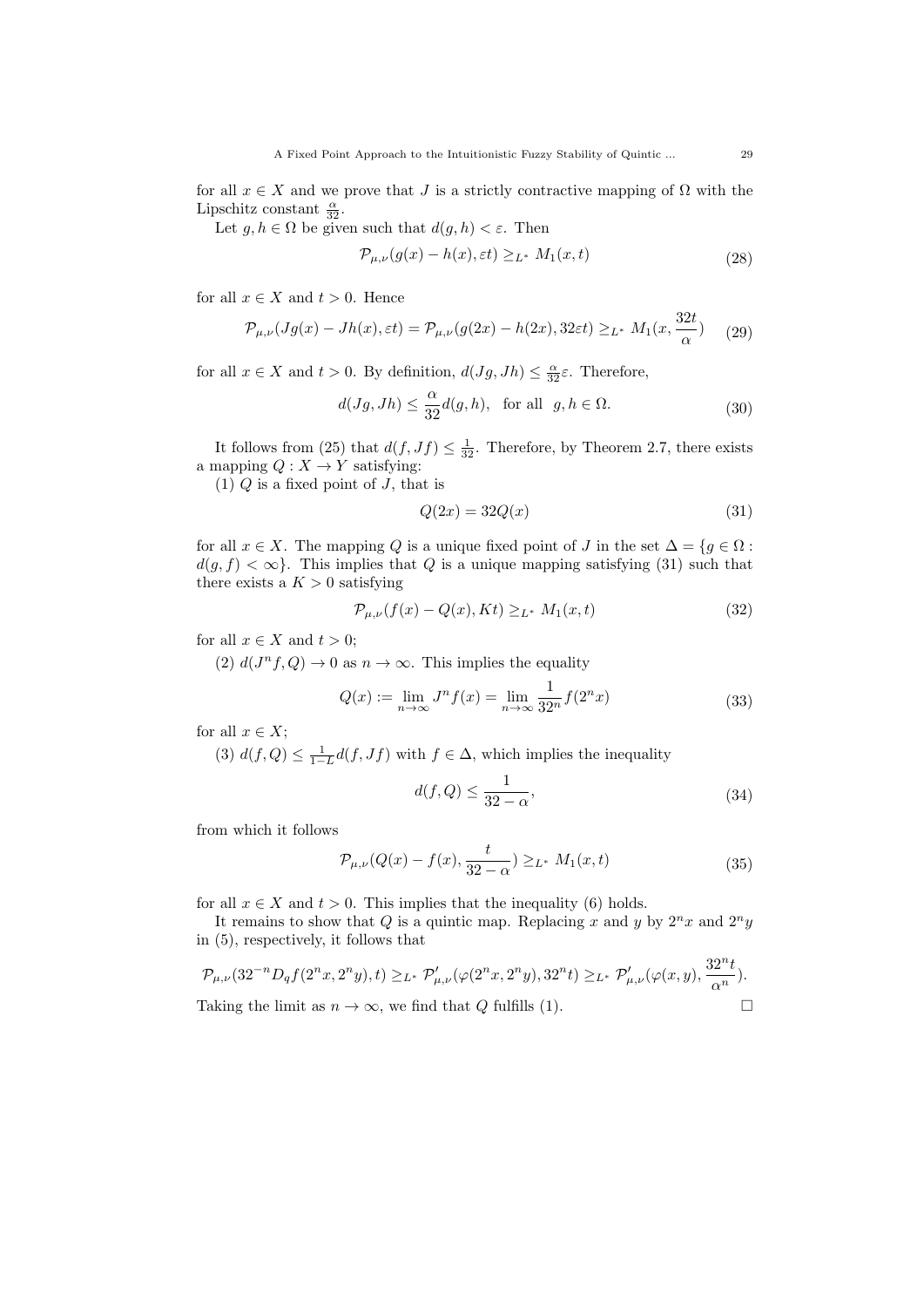**Corollary 3.2.** Let p be a nonnegative real number with  $p < 5$ , X be a normed space with norm  $\|\cdot\|$ ,  $(Z, \mathcal{P}'_{\mu,\nu}, \mathcal{M})$  be an intuitionistic fuzzy normed space,  $(Y, \mathcal{P}_{\mu,\nu}, \mathcal{M})$ be a complete intuitionistic fuzzy normed space, and let  $z_0 \in Z$ . If  $f : X \to Y$  is a mapping such that

$$
\mathcal{P}_{\mu,\nu}(D_qf(x,y),t) \geq_{L^*} \mathcal{P}'_{\mu,\nu}((\|x\|^p + \|y\|^p)z_0,t)
$$

for all  $x, y \in X$  and  $t > 0$ , then there exists a unique quintic mapping  $Q: X \to Y$ such that

$$
\mathcal{P}_{\mu,\nu}(Q(x) - f(x),t) \geq_{L^*} \mathcal{P}'_{\mu,\nu}(\|x\|^p z_0, \min\{\frac{3}{2(2^p+1)}, \frac{5}{2(3^p+1)}\}(32-2^p)t)
$$

for all  $x \in X$  and  $t > 0$ .

**Corollary 3.3.** Let r, s be nonnegative real numbers with  $\lambda := r + s < 5$ , X be a normed space with norm  $\|\cdot\|$ ,  $(Z, \mathcal{P}'_{\mu,\nu}, \mathcal{M})$  be an intuitionistic fuzzy normed space,  $(Y, \mathcal{P}_{\mu,\nu}, \mathcal{M})$  be a complete intuitionistic fuzzy normed space, and let  $z_0 \in Z$ . If  $f: X \rightarrow Y$  is a mapping such that

$$
\mathcal{P}_{\mu,\nu}(D_qf(x,y),t)\geq_{L^*}\mathcal{P}'_{\mu,\nu}([||x||^r||y||^s+ (||x||^{r+s}+||y||^{r+s})]z_0,t)
$$

for all  $x, y \in X$  and  $t > 0$ , then there exists a unique quintic mapping  $Q: X \to Y$ such that

$$
\mathcal{P}_{\mu,\nu}(Q(x)-f(x),t) = \sum_{L^*} \mathcal{P}'_{\mu,\nu}(\|x\|^{\lambda}z_0, \min\{\frac{3}{2(2^r+2^{\lambda}+1)}, \frac{5}{2(3^r+3^{\lambda}+1)}\}(32-2^{\lambda})t)
$$

for all  $x \in X$  and  $t > 0$ .

One can prove a similar result for the case  $\alpha > 32$ .

**Theorem 3.4.** Let X be a linear space and let  $(Z, \mathcal{P}'_{\mu,\nu}, \mathcal{T}')$  be an intuitionistic fuzzy normed space. Let  $\varphi: X^2 \to Z$  be a function such that

$$
\mathcal{P}'_{\mu,\nu}(\varphi(\frac{x}{2}, \frac{y}{2}),t) \geq_{L^*} \mathcal{P}'_{\mu,\nu}(\varphi(x,y),\alpha t), \quad \forall \, x \in X, t > 0,
$$

for some real number  $\alpha$  with  $\alpha > 32$ . Let  $(Y, \mathcal{P}_{\mu,\nu}, \mathcal{T})$  be a complete intuitionistic fuzzy normed space and  $f: X \to Y$  be a mapping such that

$$
\mathcal{P}_{\mu,\nu}(D_qf(x,y),t) \geq_{L^*} \mathcal{P}'_{\mu,\nu}(\varphi(x,y),t)
$$

for all  $x \in X$  and  $t > 0$ , then there exists a unique quintic mapping  $Q: X \to Y$ such that

$$
\mathcal{P}_{\mu,\nu}(Q(x) - f(x), t) \geq_{L^*} M_1(x, (\alpha - 32)t)
$$

for all  $x \in X$  and  $t > 0$ , where  $M_1(x, t)$  is defined as in Theorem 3.1.

**Corollary 3.5.** Let p be a nonnegative real number with  $p > 5$ , X be a normed space with norm  $\|\cdot\|$ ,  $(Z, \mathcal{P}'_{\mu,\nu}, \mathcal{M})$  be an intuitionistic fuzzy normed space,  $(Y, \mathcal{P}_{\mu,\nu}, \mathcal{M})$ be a complete intuitionistic fuzzy normed space, and let  $z_0 \in Z$ . If  $f : X \to Y$  is a mapping such that

$$
\mathcal{P}_{\mu,\nu}(D_qf(x,y),t) \geq_{L^*} \mathcal{P}'_{\mu,\nu}((\|x\|^p + \|y\|^p)z_0,t)
$$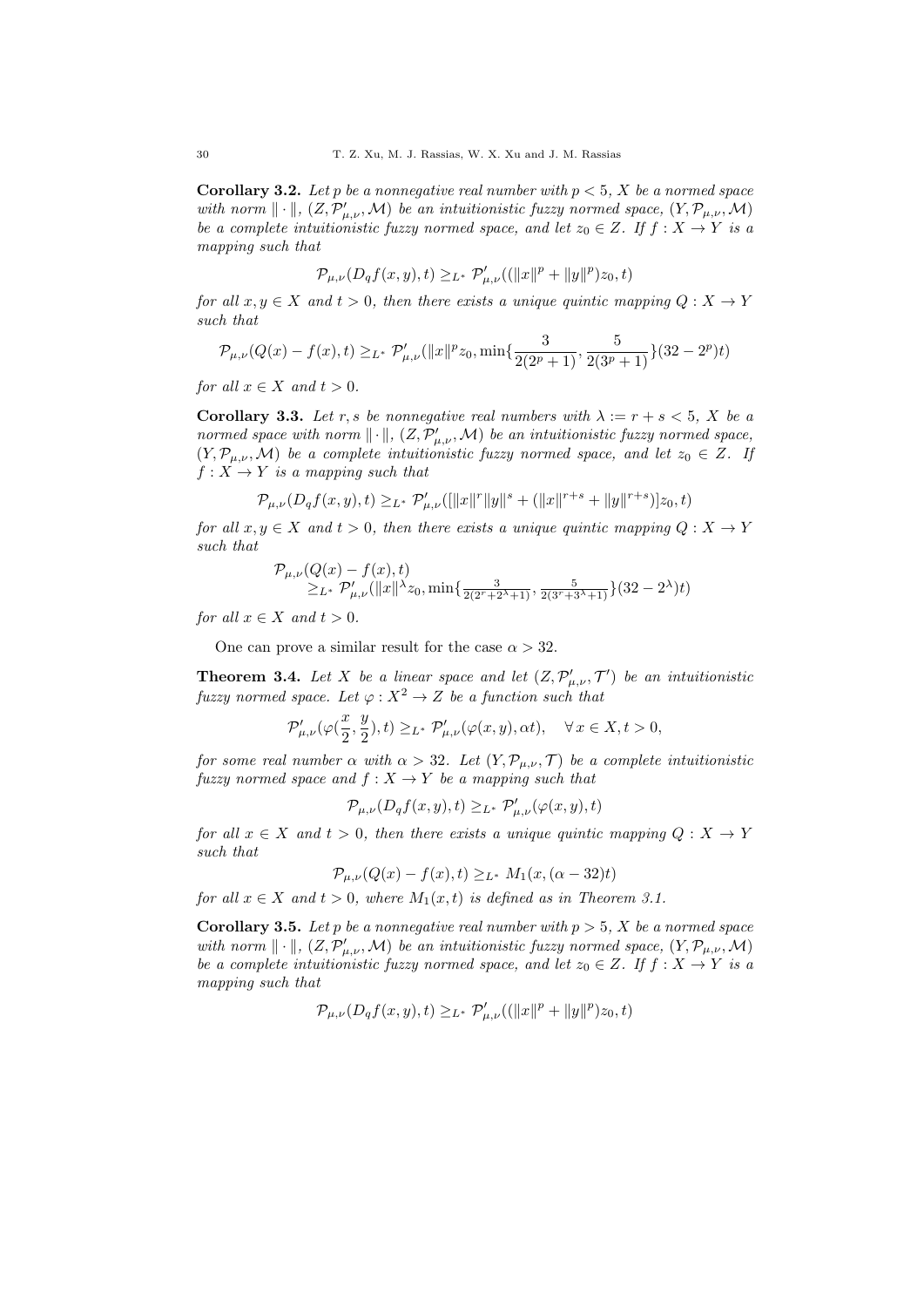for all  $x, y \in X$  and  $t > 0$ , then there exists a unique quintic mapping  $Q: X \to Y$ such that

$$
\mathcal{P}_{\mu,\nu}(Q(x) - f(x),t) \geq_{L^*} \mathcal{P}'_{\mu,\nu}(\|x\|^p z_0, \min\{\frac{3}{2(2^p+1)}, \frac{5}{2(3^p+1)}\}(2^p-32)t)
$$

for all  $x \in X$  and  $t > 0$ .

**Corollary 3.6.** Let r, s be nonnegative real numbers with  $\lambda := r + s > 5$ , X be a normed space with norm  $\|\cdot\|$ ,  $(Z, \mathcal{P}'_{\mu,\nu}, \mathcal{M})$  be an intuitionistic fuzzy normed space,  $(Y, \mathcal{P}_{\mu,\nu}, \mathcal{M})$  be a complete intuitionistic fuzzy normed space, and let  $z_0 \in Z$ . If  $f: X \to Y$  is a mapping such that

$$
\mathcal{P}_{\mu,\nu}(D_qf(x,y),t) \geq_{L^*} \mathcal{P}'_{\mu,\nu}(\|x\|^r \|y\|^s + (\|x\|^{r+s} + \|y\|^{r+s})]z_0,t)
$$

for all  $x, y \in X$  and  $t > 0$ , then there exists a unique quintic mapping  $Q: X \to Y$ such that

$$
\mathcal{P}_{\mu,\nu}(Q(x) - f(x),t) \ge \text{L* } \mathcal{P}'_{\mu,\nu}(\|x\|^{\lambda}z_0, \min\{\frac{3}{2(2^r+2^{\lambda}+1)}, \frac{5}{2(3^r+3^{\lambda}+1)}\}(2^{\lambda} - 32)t)
$$

for all  $x \in X$  and  $t > 0$ .

The following example provides an illustration.

**Example 3.7.** Let  $(X, \|\cdot\|)$  be a Banach algebra, M a continuous t-norm defined in Example 2.5. Then  $(X, \mathcal{P}_{\mu,\nu}, \mathcal{M})$  is a complete IRN-space in which  $\mathcal{P}_{\mu,\nu}(x,t)$  =  $\left(\frac{t}{t+\|x\|}, \frac{\|x\|}{t+\|x\|}\right)$  $\frac{\|x\|}{t+\|x\|}$ ).

Define  $f: X \to X$ ,  $f(x) = x^5 + ||x||x_0$ , where  $x_0$  is a unit vector in X. A straightforward computation shows that

$$
|| f(x+3y) - 5f(x+2y) + 10f(x+y) - 10f(x) + 5f(x-y) -f(x-2y) - 120f(y)|| \leq 32||x|| + 150||y||
$$

for all  $x, y \in X$ , hence

$$
\mathcal{P}_{\mu,\nu}(D_qf(x,y),t) \geq_{L^*} \mathcal{P}_{\mu,\nu}([32||x||+150||y||]x_0,t)
$$

for all  $x, y \in X$  and  $t > 0$ . Let  $\varphi(x, y) = (32||x|| + 150||y||)x_0$  for all  $x, y \in X$ X. Moreover,  $\mathcal{P}_{\mu,\nu}(\varphi(2x,2y),t) \geq_{L^*} \mathcal{P}_{\mu,\nu}(2\varphi(x,y),t)$  for all  $x,y \in X$  and  $t > 0$ . Therefore, all the conditions of Theorem 3.1 hold by  $\alpha = 2 < 32$ . It follows that  $f$  can be approximated by a quintic mapping. In fact there exists a unique quintic mapping  $Q: X \to X$  such that  $\mathcal{P}_{\mu,\nu}(Q(x) - f(x), t) \geq_{L^*} \mathcal{P}_{\mu,\nu}(150||x||x_0, t)$  for all  $x \in X$  and  $t > 0$ .

#### 4. Intuitionistic Fuzzy Stability of the Sextic Functional Equation

In this section, we prove the generalized Ulam-Hyers stability of the sextic functional equations in intuitionistic fuzzy normed spaces, based on the fixed point method.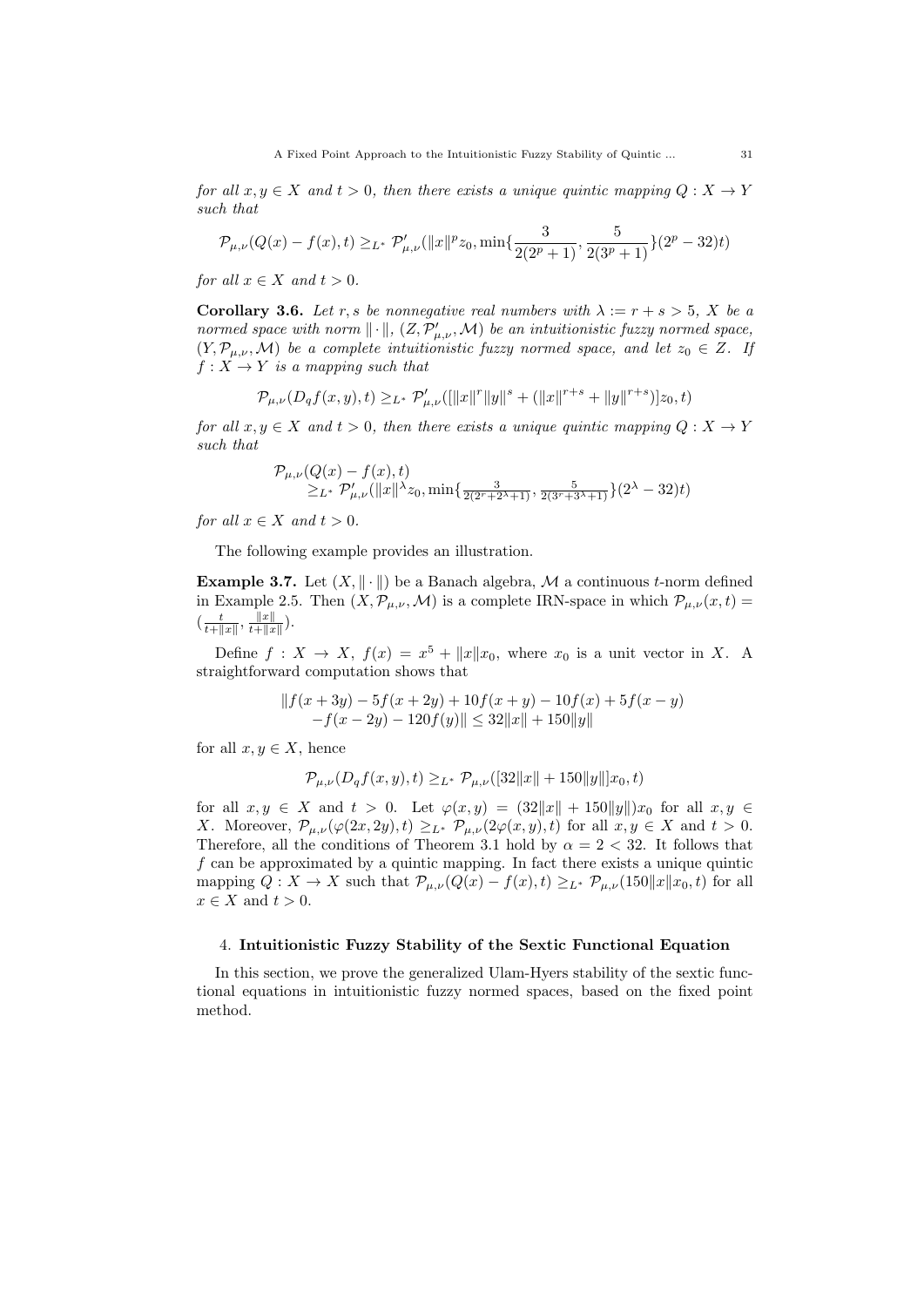For notational convenience, given a function  $f : X \to Y$ , we define the difference operator

$$
D_s f(x, y) := f(x+3y) - 6f(x+2y) + 15f(x+y) - 20f(x)
$$
  
+15f(x - y) - 6f(x - 2y) + f(x - 3y) - 720f(y) (36)

for all  $x, y \in X$ .

**Theorem 4.1.** Let X be a linear space and let  $(Z, \mathcal{P}'_{\mu,\nu}, \mathcal{T}')$  be an intuitionistic fuzzy normed space. Let  $\varphi: X^2 \to Z$  be a function such that

$$
\mathcal{P}'_{\mu,\nu}(\varphi(2x,2y),t) \geq_{L^*} \mathcal{P}'_{\mu,\nu}(\alpha\varphi(x,y),t) \quad \forall x \in X, t > 0,
$$
\n
$$
(37)
$$

for some real number  $\alpha$  with  $0 < \alpha < 64$ . Let  $(Y, \mathcal{P}_{\mu,\nu}, \mathcal{T})$  be a complete intuitionistic fuzzy normed space and  $f: X \to Y$  be a mapping such that

$$
\mathcal{P}_{\mu,\nu}(D_s f(x,y),t) \geq_{L^*} \mathcal{P}'_{\mu,\nu}(\varphi(x,y),t) \tag{38}
$$

for all  $x \in X$  and  $t > 0$ , then there exists a unique sextic mapping  $S: X \to Y$  such that

$$
\mathcal{P}_{\mu,\nu}(S(x) - f(x), t) \geq_{L^*} M_2(x, (64 - \alpha)t)
$$
\n(39)

for all  $x \in X$  and  $t > 0$ , where

$$
\begin{array}{ll} M_2(x,t) &:=\mathcal{T}^{27}(\mathcal{P}'_{\mu,\nu}(\varphi(0,0),10800t),\mathcal{P}'_{\mu,\nu}(\varphi(0,0),216t),\mathcal{P}'_{\mu,\nu}(\varphi(0,2x),6t),\\ \mathcal{P}'_{\mu,\nu}(\varphi(6x,6x),2160t),\mathcal{P}'_{\mu,\nu}(\varphi(6x,-6x),2160t),\mathcal{P}'_{\mu,\nu}(\varphi(4x,4x),360t),\\ \mathcal{P}'_{\mu,\nu}(\varphi(4x,-4x),360t),\mathcal{P}'_{\mu,\nu}(\varphi(2x,2x),144t),\mathcal{P}'_{\mu,\nu}(\varphi(2x,-2x),\\ 144t),\mathcal{P}'_{\mu,\nu}(\varphi(3x,x),15t),\mathcal{P}'_{\mu,\nu}(\varphi(0,0),300t),\mathcal{P}'_{\mu,\nu}(\varphi(x,x),900t),\\ \mathcal{P}'_{\mu,\nu}(\varphi(x,-x),900t),\mathcal{P}'_{\mu,\nu}(\varphi(2x,x),\frac{5t}{2}),\mathcal{P}'_{\mu,\nu}(\varphi(x,x),\frac{3t}{2}),\\ \mathcal{P}'_{\mu,\nu}(\varphi(0,0),72t),\mathcal{P}'_{\mu,\nu}(\varphi(x,x),90t),\mathcal{P}'_{\mu,\nu}(\varphi(x,-x),90t),\\ \mathcal{P}'_{\mu,\nu}(\varphi(2x,2x),540t),\mathcal{P}'_{\mu,\nu}(\varphi(2x,-2x),540t),\mathcal{P}'_{\mu,\nu}(\varphi(0,x),\frac{18t}{5}),\\ \mathcal{P}'_{\mu,\nu}(\varphi(0,0),\frac{648t}{5}),\mathcal{P}'_{\mu,\nu}(\varphi(x,x),\frac{432t}{5}),\mathcal{P}'_{\mu,\nu}(\varphi(x,-x),\frac{432t}{5}),\\ \mathcal{P}'_{\mu,\nu}(\varphi(2x,2x),216t),\mathcal{P}'_{\mu,\nu}(\varphi(2x,-2x),216t),\mathcal{P}'_{\mu,\nu}(\varphi(3x,3x),1296t),\\ \mathcal{P}'_{\mu,\nu}(\varphi(
$$

*Proof.* Replacing  $x = y = 0$  in (38), we get

$$
\mathcal{P}_{\mu,\nu}(f(0),t) \geq_{L^*} \mathcal{P}'_{\mu,\nu}(\varphi(0,0),720t) \tag{40}
$$

for all  $t > 0$ . Replacing y by  $-y$  in (38), we have

$$
\mathcal{P}_{\mu,\nu}(f(x-3y)-6f(x-2y)+15f(x-y)-20f(x)+15f(x+y)-6f(x+2y)+f(x+3y)-720f(-y),t)\geq_{L^*}\mathcal{P}'_{\mu,\nu}(\varphi(x,-y),t)
$$
(41)

for all  $x, y \in X$  and  $t > 0$ . By (38) and (41), we get

$$
\mathcal{P}_{\mu,\nu}(f(x) - f(-x),t) \geq_{L^*} \mathcal{T}(\mathcal{P}'_{\mu,\nu}(\varphi(x,x),360t),\mathcal{P}'_{\mu,\nu}(\varphi(x,-x),360t)) \tag{42}
$$

for all  $x \in X$  and  $t > 0$ . Replacing x and y by 0 and 2x in (38), respectively, we get  $\frac{f(f(x)) - f(f(x)) + 15f(x)}{20f(0) + 15f(0)}$ 

$$
\mathcal{P}_{\mu,\nu}(f(6x) - 6f(4x) + 15f(2x) - 20f(0) + 15f(-2x) \n-6f(-4x) + f(-6x) - 720f(2x), t) \geq_{L^*} \mathcal{P}'_{\mu,\nu}(\varphi(0,2x), t)
$$
\n(43)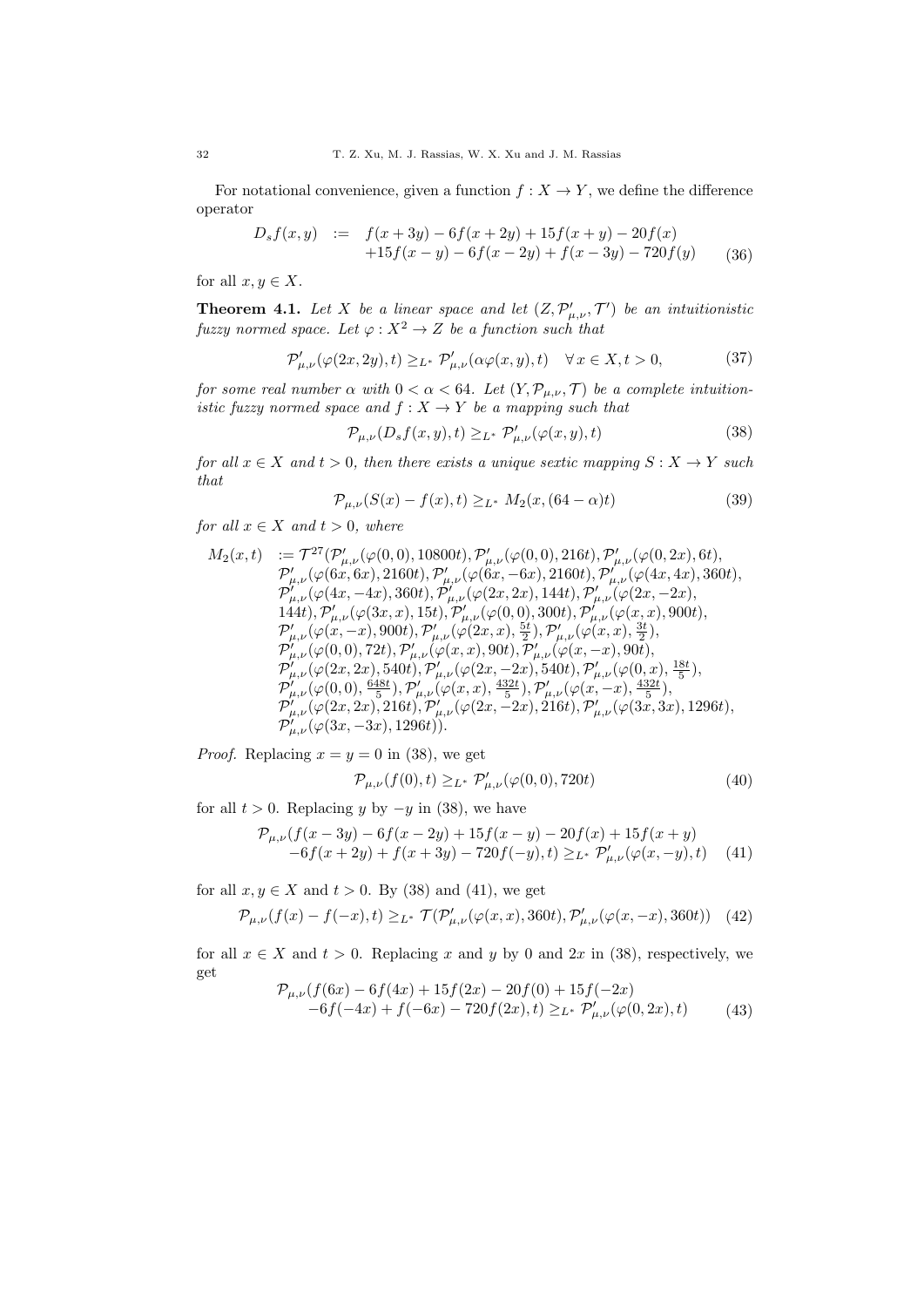A Fixed Point Approach to the Intuitionistic Fuzzy Stability of Quintic ... 33

for all  $x \in X$  and  $t > 0$ . By (40), (42), and (43), we have

$$
\mathcal{P}_{\mu,\nu}(f(6x) - 6f(4x) - 345f(2x), t) \n\geq_{L^*} \mathcal{T}^7(\mathcal{P}'_{\mu,\nu}(\varphi(0,0), \frac{72t}{5}), \mathcal{P}'_{\mu,\nu}(\varphi(0,2x), \frac{2t}{5}, \mathcal{P}'_{\mu,\nu}(\varphi(6x,6x), 144t), \n\mathcal{P}'_{\mu,\nu}(\varphi(6x, -6x), 144t), \mathcal{P}'_{\mu,\nu}(\varphi(4x, 4x), 24t), \mathcal{P}'_{\mu,\nu}(\varphi(4x, -4x), 24t), \n\mathcal{P}'_{\mu,\nu}(\varphi(2x, 2x), \frac{48t}{5}), \mathcal{P}'_{\mu,\nu}(\varphi(2x, -2x), \frac{48t}{5}))
$$
\n(44)

for all  $x \in X$  and  $t > 0$ . Replacing x and y by 3x and x in (43), respectively, we have

$$
\mathcal{P}_{\mu,\nu}(f(6x) - 6f(5x) + 15f(4x) - 20f(3x) + 15f(2x) \n+ f(0) - 726f(x), t) \geq_{L^*} \mathcal{P}'_{\mu,\nu}(\varphi(3x, x), t)
$$
\n(45)

for all  $x \in X$  and  $t > 0$ . By (44), (45), and using (40), we obtain

$$
\mathcal{P}_{\mu,\nu}(6f(5x) - 21f(4x) + 20f(3x) - 360f(2x) + 726f(x),t)
$$
\n
$$
\geq L^* \mathcal{T}^9(\mathcal{P}'_{\mu,\nu}(\varphi(0,0), 240t), \mathcal{P}'_{\mu,\nu}(\varphi(0,0), \frac{24t}{5}), \mathcal{P}'_{\mu,\nu}(\varphi(0,2x), \frac{2t}{15}),
$$
\n
$$
\mathcal{P}'_{\mu,\nu}(\varphi(6x, 6x), 48t), \mathcal{P}'_{\mu,\nu}(\varphi(6x, -6x), 48t), \mathcal{P}'_{\mu,\nu}(\varphi(4x, 4x), 8t),
$$
\n
$$
\mathcal{P}'_{\mu,\nu}(\varphi(4x, -4x, 8t), \mathcal{P}'_{\mu,\nu}(\varphi(2x, 2x), \frac{16t}{5}),
$$
\n
$$
\mathcal{P}'_{\mu,\nu}(\varphi(2x, -2x), \frac{16t}{5}), \mathcal{P}'_{\mu,\nu}(\varphi(3x, x), \frac{1}{3}))
$$
\n(46)

for all  $x \in X$  and  $t > 0$ . Replacing x and y by 2x and x in (38), respectively, we have

$$
\mathcal{P}_{\mu,\nu}(f(5x) - 6f(4x) + 15f(3x) - 20f(2x) - 6f(0) + f(-x)) \n-705f(x), t) \geq_{L^*} \mathcal{P}'_{\mu,\nu}(\varphi(2x, x), t)
$$
\n(47)

for all  $x \in X$  and  $t > 0$ . Using (40) and (42), we get

$$
\mathcal{P}_{\mu,\nu}(f(5x) - 6f(4x) + 15f(3x) - 20f(2x) - 704f(x), t) \n\geq_{L^*} \mathcal{T}^3(\mathcal{P}'_{\mu,\nu}(\varphi(0,0), 40t), \mathcal{P}'_{\mu,\nu}(\varphi(x,x), 120t), \n\mathcal{P}'_{\mu,\nu}(\varphi(x,-x), 120t), \mathcal{P}'_{\mu,\nu}(\varphi(2x,x), \frac{t}{3}))
$$
\n(48)

for all  $x \in X$  and  $t > 0$ . Hence

$$
\mathcal{P}_{\mu,\nu}(6f(5x) - 36f(4x) + 90f(3x) - 120f(2x) - 4224f(x), t) \n\geq L^* \mathcal{T}^3(\mathcal{P}'_{\mu,\nu}(\varphi(0,0), \frac{20t}{3}), \mathcal{P}'_{\mu,\nu}(\varphi(x,x), 20t), \n\mathcal{P}'_{\mu,\nu}(\varphi(x,-x), 20t), \mathcal{P}'_{\mu,\nu}(\varphi(2x,x), \frac{1}{18}))
$$
\n(49)

for all  $x \in X$  and  $t > 0$ . By (46) and (49), we have

$$
\mathcal{P}_{\mu,\nu}(15f(4x) - 70f(3x) - 240f(2x) + 4950f(x), t)
$$
\n
$$
\geq_{L^*} \mathcal{T}^{13}(\mathcal{P}'_{\mu,\nu}(\varphi(0,0), 120t), \mathcal{P}'_{\mu,\nu}(\varphi(0,0, \frac{12t}{5}), \mathcal{P}'_{\mu,\nu}(\varphi(0,2x, \frac{t}{15}), \mathcal{P}'_{\mu,\nu}(\varphi(6x, 6x, 24t), \mathcal{P}'_{\mu,\nu}(\varphi(6x, -6x, 24t), \mathcal{P}'_{\mu,\nu}(\varphi(4x, 4x, 4t), \mathcal{P}'_{\mu,\nu}(\varphi(4x, -4x, 4t), \mathcal{P}'_{\mu,\nu}(\varphi(2x, 2x), \frac{8t}{5}), \mathcal{P}'_{\mu,\nu}(\varphi(2x, -2x), \frac{8t}{5}), \mathcal{P}'_{\mu,\nu}(\varphi(3x, x, \frac{t}{6}), \mathcal{P}'_{\mu,\nu}(\varphi(0, 0, \frac{10t}{3}), \mathcal{P}'_{\mu,\nu}(\varphi(x, x, 10t), \mathcal{P}'_{\mu,\nu}(\varphi(x, -x, 10t), \mathcal{P}'_{\mu,\nu}(\varphi(2x, x, \frac{t}{36}))
$$
\n(50)

for all  $x \in X$  and  $t > 0$ . Replacing x and y by 0 and x in (38), respectively, we get

$$
\mathcal{P}_{\mu,\nu}(f(3x) - 6f(2x) - 705f(x) - 20f(0) + 15f(-x) - 6f(-2x) \n+ f(-3x), t) \geq_{L^*} \mathcal{P}'_{\mu,\nu}(\varphi(0,x), t)
$$
\n(51)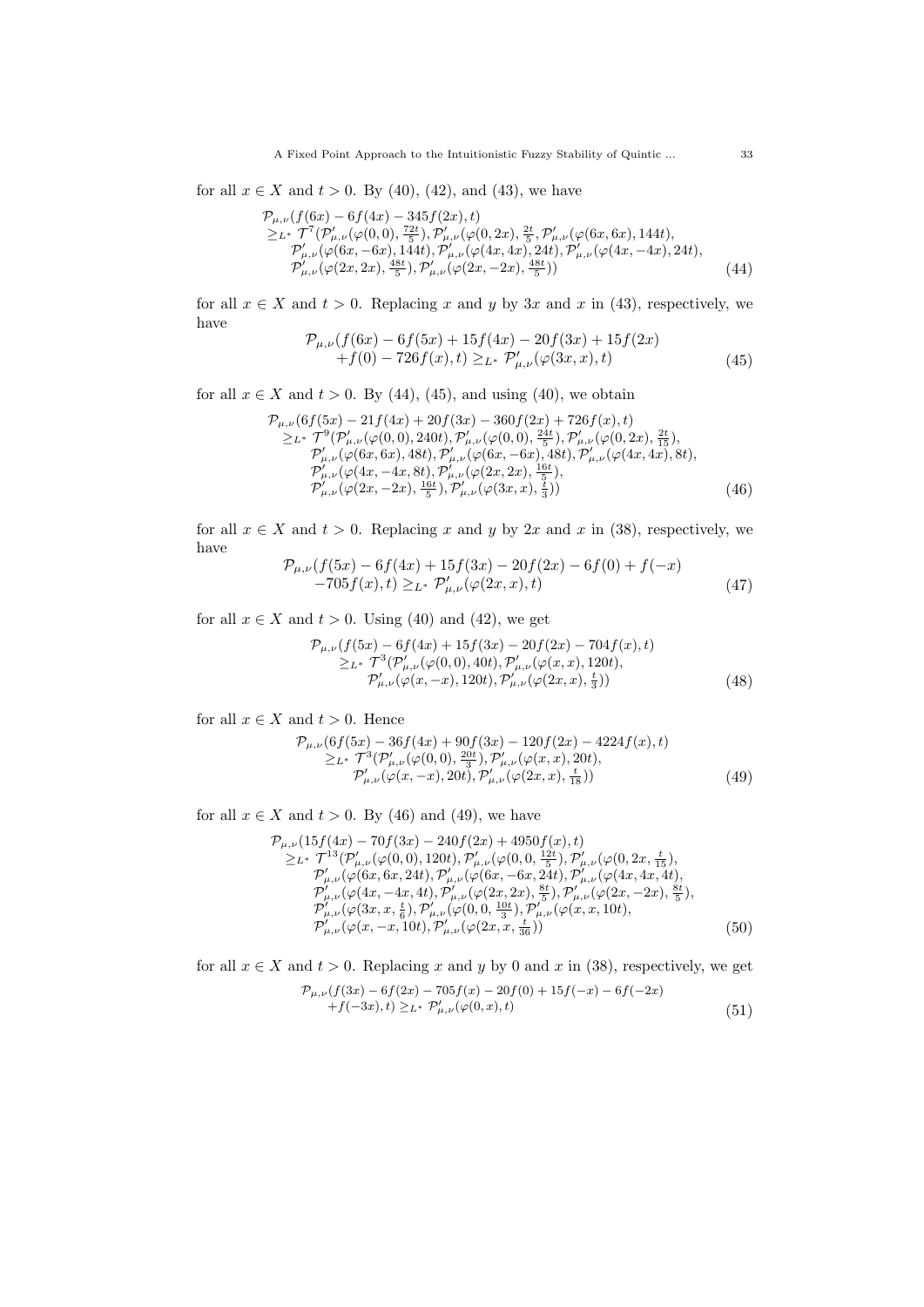for all  $x \in X$  and  $t > 0$ . By (40), (42), and (51), we have

$$
\mathcal{P}_{\mu,\nu}(2f(3x) - 12f(2x) - 690f(x), t) \n\geq_{L^*} \mathcal{T}^7(\mathcal{P}'_{\mu,\nu}(\varphi(0,x), \frac{t}{5}), \mathcal{P}'_{\mu,\nu}(\varphi(0,0), \frac{36t}{5}), \mathcal{P}'_{\mu,\nu}(\varphi(x,x), \frac{24t}{5}), \n\mathcal{P}'_{\mu,\nu}(\varphi(x,-x), \frac{24t}{5}), \mathcal{P}'_{\mu,\nu}(\varphi(2x,2x,12t), \mathcal{P}'_{\mu,\nu}(\varphi(2x,-2x), 12t), \n\mathcal{P}'_{\mu,\nu}(\varphi(3x,3x), 72t), \mathcal{P}'_{\mu,\nu}(\varphi(3x,-3x), 72t))
$$
\n(52)

for all  $x \in X$  and  $t > 0$ . Thus

$$
\mathcal{P}_{\mu,\nu}(20f(3x) - 120f(2x) - 6900f(x),t) \n\geq_{L^*} \mathcal{T}^7(\mathcal{P}'_{\mu,\nu}(\varphi(0,x),\frac{t}{50}),\mathcal{P}'_{\mu,\nu}(\varphi(0,0),\frac{12t}{25}),\mathcal{P}'_{\mu,\nu}(\varphi(x,x),\frac{12t}{25}),\n\mathcal{P}'_{\mu,\nu}(\varphi(x,-x),\frac{12t}{25}),\mathcal{P}'_{\mu,\nu}(\varphi(2x,2x),\frac{6t}{5}),\mathcal{P}'_{\mu,\nu}(\varphi(2x,-2x),\frac{6t}{5}),\n\mathcal{P}'_{\mu,\nu}(\varphi(3x,3x),\frac{36t}{5}),\mathcal{P}'_{\mu,\nu}(\varphi(3x,-3x),\frac{36t}{5}))
$$
\n(53)

for all  $x \in X$  and  $t > 0$ . Replacing x and y by x and x in (38), respectively, and then using  $(40)$  and  $(42)$ , we have

$$
\mathcal{P}_{\mu,\nu}(f(4x) - 6f(3x) + 16f(2x) - 746f(x), t) \n\geq_{L^*} \mathcal{T}^5(\mathcal{P}'_{\mu,\nu}(\varphi(x,x), \frac{t}{4}), \mathcal{P}'_{\mu,\nu}(\varphi(0,0), 12t), \mathcal{P}'_{\mu,\nu}(\varphi(x,x), 15t), \n\mathcal{P}'_{\mu,\nu}(\varphi(x,-x), 15t), \mathcal{P}'_{\mu,\nu}(\varphi(2x,2x), 90t), \mathcal{P}'_{\mu,\nu}(\varphi(2x,-2x), 90t))
$$
\n(54)

for all  $x \in X$  and  $t > 0$ . Hence

 $\mathcal{P}_{\mu,\nu}(20f(3x) - 480f(2x) + 16140f(x), t)$  $\geq_{L^*}\mathcal{T}^5(\mathcal{P}_{\mu,\nu}^{\prime}(\varphi(x,x),\tfrac{t}{60}),\mathcal{P}_{\mu,\nu}^{\prime}(\varphi(0,0),\tfrac{4t}{5}),\mathcal{P}_{\mu,\nu}^{\prime}(\varphi(x,x),t),$  $\mathcal{P}'_{\mu,\nu}(\varphi(x,-x),t), \widetilde{\mathcal{P}}'_{\mu,\nu}(\varphi(2x,2x),6t), \mathcal{P}'_{\mu,\nu}(\varphi(2x,-2x),6t))$  (55)

for all  $x \in X$  and  $t > 0$ . By (50) and (55), we get

$$
\mathcal{P}_{\mu,\nu}(20f(3x) - 480f(2x) + 16140f(x), t) \n\geq_{L^*} \mathcal{T}^{19}(\mathcal{P}'_{\mu,\nu}(\varphi(0,0), 60t), \mathcal{P}'_{\mu,\nu}(\varphi(0,0), \frac{6t}{5}), \mathcal{P}'_{\mu,\nu}(\varphi(0,2x), \frac{t}{30}), \n\mathcal{P}'_{\mu,\nu}(\varphi(6x, 6x), 12t), \mathcal{P}'_{\mu,\nu}(\varphi(6x, -6x, 12t), \mathcal{P}'_{\mu,\nu}(\varphi(4x, 4x), 2t), \n\mathcal{P}'_{\mu,\nu}(\varphi(4x, -4x), 2t), \mathcal{P}'_{\mu,\nu}(\varphi(2x, 2x), \frac{4t}{5}), \mathcal{P}'_{\mu,\nu}(\varphi(2x, -2x), \frac{4t}{5}), \n\mathcal{P}'_{\mu,\nu}(\varphi(3x, x), \frac{t}{12}), \mathcal{P}'_{\mu,\nu}(\varphi(0,0), \frac{5t}{3}), \mathcal{P}'_{\mu,\nu}(\varphi(x, x), 5t), \n\mathcal{P}'_{\mu,\nu}(\varphi(x, -x), 5t), \mathcal{P}'_{\mu,\nu}(\varphi(2x, x), \frac{t}{72}), \mathcal{P}'_{\mu,\nu}(\varphi(x, x), \frac{t}{120}), \n\mathcal{P}'_{\mu,\nu}(\varphi(0,0), \frac{2t}{5}), \mathcal{P}'_{\mu,\nu}(\varphi(x, x), \frac{t}{2}), \mathcal{P}'_{\mu,\nu}(\varphi(x, -x), \frac{t}{2}), \n\mathcal{P}'_{\mu,\nu}(\varphi(2x, 2x), 3t), \mathcal{P}'_{\mu,\nu}(\varphi(2x, -2x), 3t))
$$
\n(56)

for all  $x \in X$  and  $t > 0$ . By (53) and (56), we obtain

 $\begin{array}{ll} \mathcal{P}_{\mu,\nu}(360f(2x)-23040f(x),t) \\ \geq_L \star\; T^2(\mathcal{P}'_{\mu,\nu}(\varphi(0,0),36t),\mathcal{P}'_{\mu,\nu}(\varphi(0,2x),\frac{1}{60}),\\ \mathcal{P}'_{\mu,\nu}(\varphi(6x,6x),6t),\mathcal{P}'_{\mu,\nu}(\varphi(6x,-6x),6t),\mathcal{P}'_{\mu,\nu}(\varphi(4x,4x),t),\\ \mathcal{P}'_{\mu,\nu}(\varphi(6x,6x),6t),\mathcal{P}'_{\mu,\nu}(\varphi(6x$ 

for all  $x \in X$  and  $t > 0$ . Therefore,

$$
\mathcal{P}_{\mu,\nu}(f(2x) - 2^6 f(x), t) \geq_{L^*} M_2(x, t)
$$
\n(58)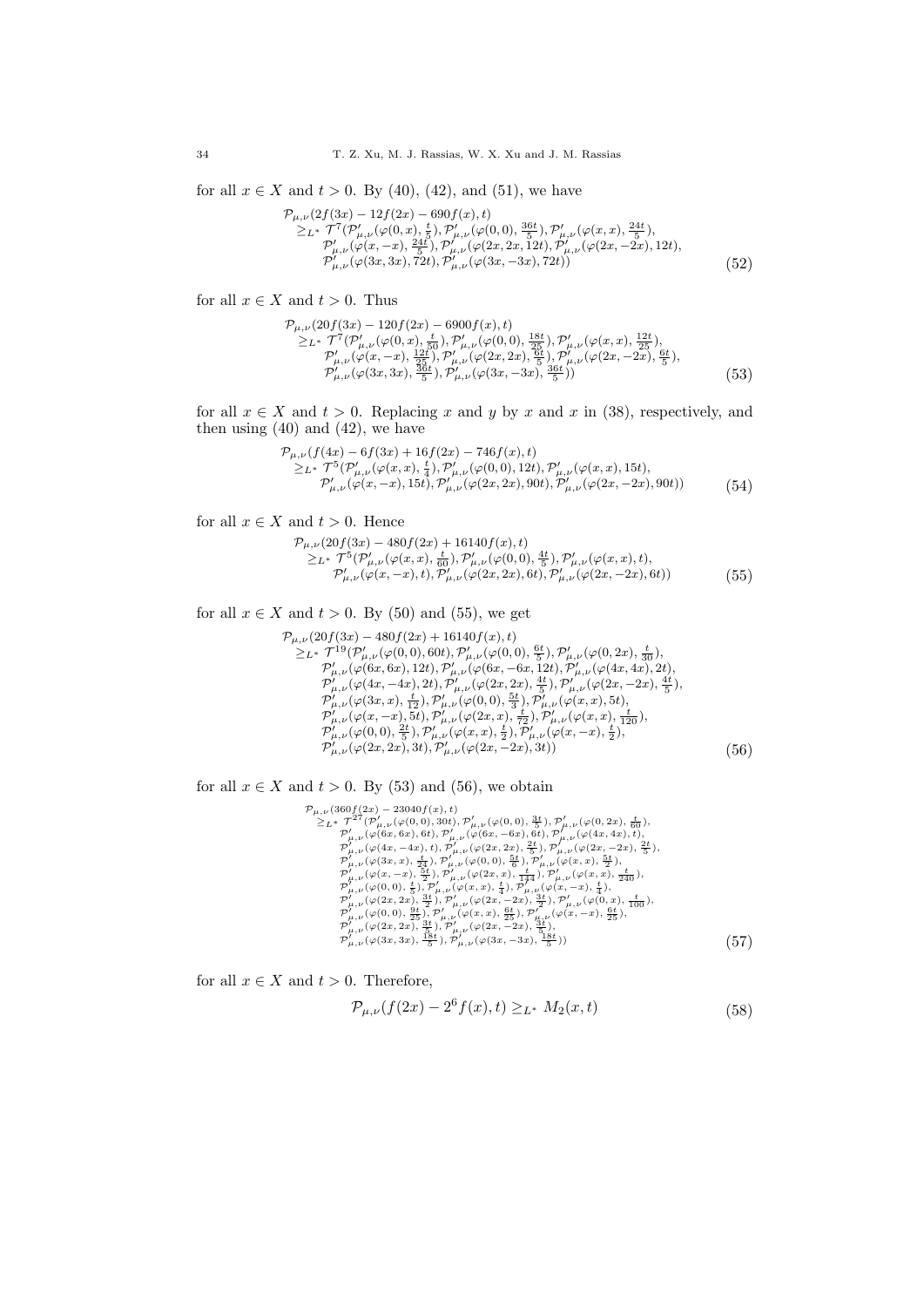for all  $x \in X$  and  $t > 0$ .

Consider the set  $\Omega := \{g : X \to Y\}$  and introduce a complete generalized metric on  $\Omega$  (as usual, inf  $\emptyset = \infty$ ):

$$
d(g, h) = \inf\{K \in \mathbb{R}_+, \mathcal{P}_{\mu, \nu}(g(x) - h(x), Kt) \geq_{L^*} M_2(x, t), \ \forall x \in X, t > 0\}.
$$

Now, we consider the mapping  $J : \Omega \to \Omega$  such that

$$
Jg(x) = \frac{1}{64}g(2x)
$$
\n(59)

for all  $x \in X$  and prove that J is a strictly contractive mapping of  $\Omega$  with the Lipschitz constant  $\frac{\alpha}{64}$ .

Let  $g, h \in \Omega$  be given such that  $d(g, h) < \varepsilon$ . Then

$$
\mathcal{P}_{\mu,\nu}(g(x) - h(x), \varepsilon t) \geq_{L^*} M_2(x, t) \tag{60}
$$

for all  $x \in X$  and  $t > 0$ . Hence

$$
\mathcal{P}_{\mu,\nu}(Jg(x) - Jh(x),\varepsilon t) = \mathcal{P}_{\mu,\nu}(g(2x) - h(2x), 64\varepsilon t) \geq_{L^*} M_2(x, \frac{64t}{\alpha}) \tag{61}
$$

for all  $x \in X$  and  $t > 0$ . By definition,  $d(Jg, Jh) \leq \frac{\alpha}{64} \varepsilon$ . Therefore,

$$
d(Jg, Jh) \le \frac{\alpha}{64} d(g, h), \text{ for all } g, h \in \Omega.
$$
 (62)

It follows from (58) that  $d(f, Jf) \leq \frac{1}{64}$ . Therefore, by Theorem 2.7, there exists a mapping  $S: X \to Y$  satisfying:

(1)  $S$  is a fixed point of  $J$ , that is

$$
S(2x) = 64S(x) \tag{63}
$$

for all  $x \in X$ . The mapping S is a unique fixed point of J in the set  $\Delta = \{g \in \Omega :$  $d(g, f) < \infty$ . This implies that S is a unique mapping satisfying (4.28) such that there exists a  $K > 0$  satisfying

$$
\mathcal{P}_{\mu,\nu}(f(x) - S(x), Kt) \geq_{L^*} M_2(x,t)
$$
\n(64)

for all  $x \in X$  and  $t > 0$ ;

(2)  $d(J^n f, S) \to 0$  as  $n \to \infty$ . This implies the equality

$$
S(x) := \lim_{n \to \infty} J^n f(x) = \lim_{n \to \infty} \frac{1}{64^n} f(2^n x)
$$
 (65)

for all  $x \in X$ ;

(3)  $d(f, S) \leq \frac{1}{1-L}d(f, Jf)$  with  $f \in \Delta$ , which implies the inequality

$$
d(f, S) \le \frac{1}{64 - \alpha},\tag{66}
$$

from which it follows

$$
\mathcal{P}_{\mu,\nu}(S(x) - f(x), \frac{t}{64 - \alpha}) \geq_{L^*} M_2(x, t)
$$
\n(67)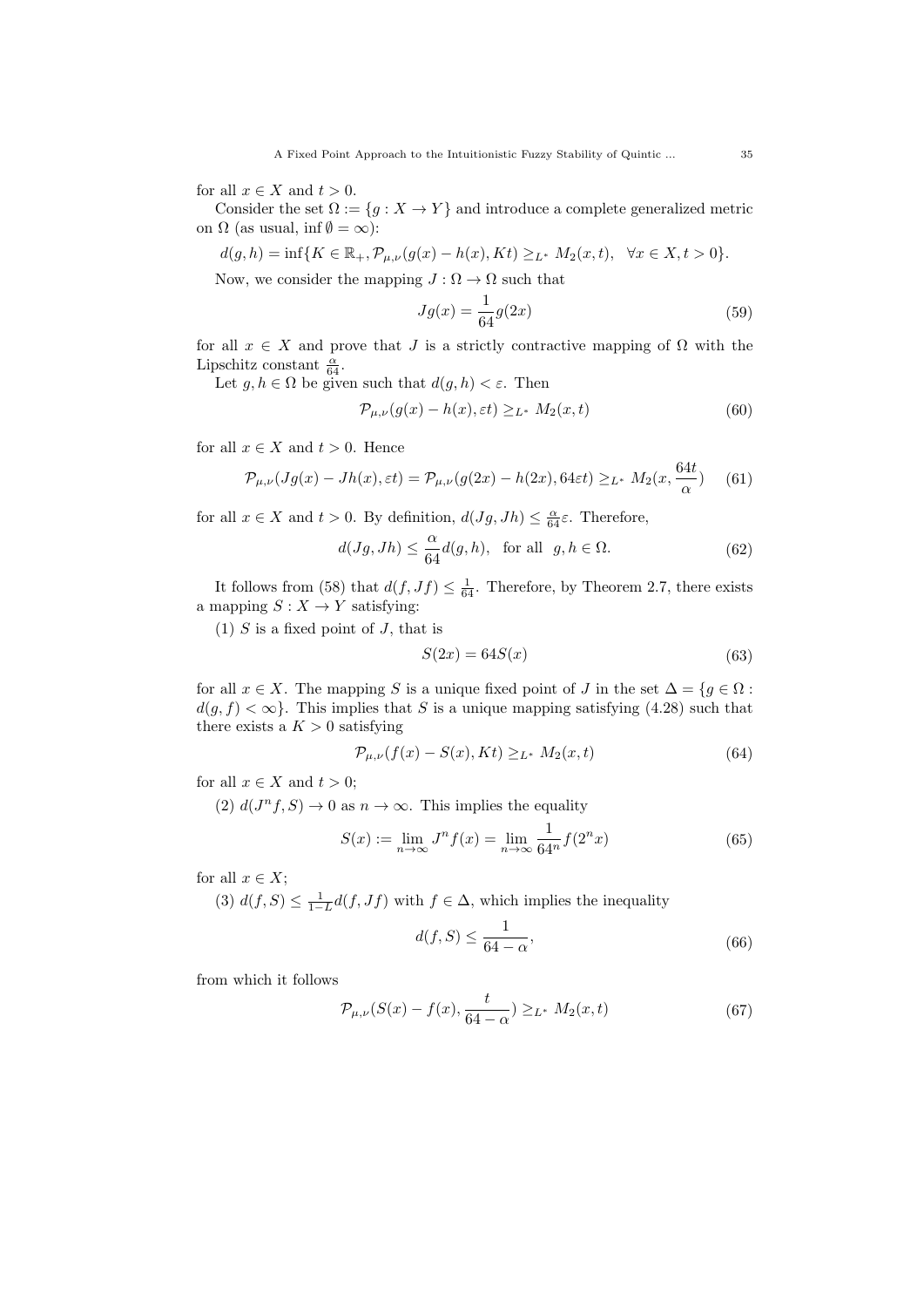for all  $x \in X$  and  $t > 0$ . This implies that the inequality (39) holds.

It remains to show that S is a sextic map. Replacing x and y by  $2^n x$  and  $2^n y$ in (38), respectively, it follows that

$$
\mathcal{P}_{\mu,\nu}(64^{-n}D_sf(2^nx,2^ny),t)\ge_{L^*}\mathcal{P}'_{\mu,\nu}(\varphi(2^nx,2^ny),64^nt)\ge_{L^*}\mathcal{P}'_{\mu,\nu}(\varphi(x,y),\frac{64^nt}{\alpha^n}).
$$

Taking the limit as  $n \to \infty$ , we find that S fulfills (2).

**Corollary 4.2.** Let p be a nonnegative real number with  $p < 6$ , X be a normed space with norm  $\|\cdot\|$ ,  $(Z, \mathcal{P}'_{\mu,\nu}, \mathcal{M})$  be an intuitionistic fuzzy normed space,  $(Y, \mathcal{P}_{\mu,\nu}, \mathcal{M})$ be a complete intuitionistic fuzzy normed space, and let  $z_0 \in Z$ . If  $f : X \to Y$  is a mapping such that  $\mathcal{P}_{\mu,\nu}(D_s f(x,y),t) \geq_{L^*} \mathcal{P}'_{\mu,\nu}((\|x\|^p + \|y\|^p)z_0,t)$  for all  $x, y \in X$ and  $t > 0$ , then there exists a unique sextic mapping  $S: X \rightarrow Y$  such that

$$
\mathcal{P}_{\mu,\nu}(S(x)-f(x),t) \geq L^* \mathcal{P}'_{\mu,\nu}(\|x\|^p z_0,\min\{\tfrac{1080}{6^p},\tfrac{180}{4^p},\tfrac{15}{3^p+1},\tfrac{3}{4},\tfrac{5}{2(2^p+1)}\}(64-2^p)t)
$$

for all  $x \in X$  and  $t > 0$ .

**Corollary 4.3.** Let r, s be nonnegative real numbers with  $\lambda := r + s < 6$ , X be a normed space with norm  $\|\cdot\|$ ,  $(Z, \mathcal{P}'_{\mu,\nu}, \mathcal{M})$  be an intuitionistic fuzzy normed space,  $(Y, \mathcal{P}_{\mu,\nu}, \mathcal{M})$  be a complete intuitionistic fuzzy normed space, and let  $z_0 \in Z$ . If  $f: X \to Y$  is a mapping such that

$$
\mathcal{P}_{\mu,\nu}(D_sf(x,y),t)\geq_{L^*}\mathcal{P}'_{\mu,\nu}(\| |x\|^r\|y\|^s+(\|x\|^{r+s}+\|y\|^{r+s})]z_0,t)
$$

for all  $x, y \in X$  and  $t > 0$ , then there exists a unique sextic mapping  $S: X \to Y$ such that

$$
\begin{array}{l} \mathcal{P}_{\mu,\nu}(S(x)-f(x),t) \\ \geq_{L^*}\mathcal{P}'_{\mu,\nu}(\|x\|^{\lambda}z_0,\min\{\frac{720}{6^\lambda},\frac{120}{4^\lambda},\frac{15}{3^r+3^\lambda+1},\frac{1}{2},\frac{5}{2(2^r+2^\lambda+1)}\}(64-2^\lambda)t) \end{array}
$$

for all  $x \in X$  and  $t > 0$ .

One can prove a similar result for the case  $\alpha > 64$ .

**Theorem 4.4.** Let X be a linear space and let  $(Z, \mathcal{P}'_{\mu,\nu}, \mathcal{T}')$  be an intuitionistic fuzzy normed space. Let  $\varphi: X^2 \to Z$  be a function such that

$$
\mathcal{P}'_{\mu,\nu}(\varphi(\frac{x}{2}, \frac{y}{2}),t) \geq_{L^*} \mathcal{P}'_{\mu,\nu}(\varphi(x,y),\alpha t), \quad \forall \, x \in X, t > 0,
$$

for some real number  $\alpha$  with  $\alpha > 64$ . Let  $(Y, \mathcal{P}_{\mu,\nu}, \mathcal{T})$  be a complete intuitionistic fuzzy normed space and  $f: X \to Y$  be a mapping such that  $\mathcal{P}_{\mu,\nu}(D_s f(x,y), t) \geq_{L^*}$  $\mathcal{P}'_{\mu,\nu}(\varphi(x,y),t)$  for all  $x \in X$  and  $t > 0$ , then there exists a unique sextic mapping  $S: X \to Y$  such that

$$
\mathcal{P}_{\mu,\nu}(S(x) - f(x), t) \geq_{L^*} M_2(x, (\alpha - 64)t)
$$

for all  $x \in X$  and  $t > 0$ , where  $M_2(x, t)$  is defined as in Theorem 4.1.

**Corollary 4.5.** Let p be a nonnegative real number with  $p > 6$ , X be a normed space with norm  $\|\cdot\|$ ,  $(Z, \mathcal{P}'_{\mu,\nu}, \mathcal{M})$  be an intuitionistic fuzzy normed space,  $(Y, \mathcal{P}_{\mu,\nu}, \mathcal{M})$ be a complete intuitionistic fuzzy normed space, and let  $z_0 \in Z$ . If  $f : X \to Y$  is a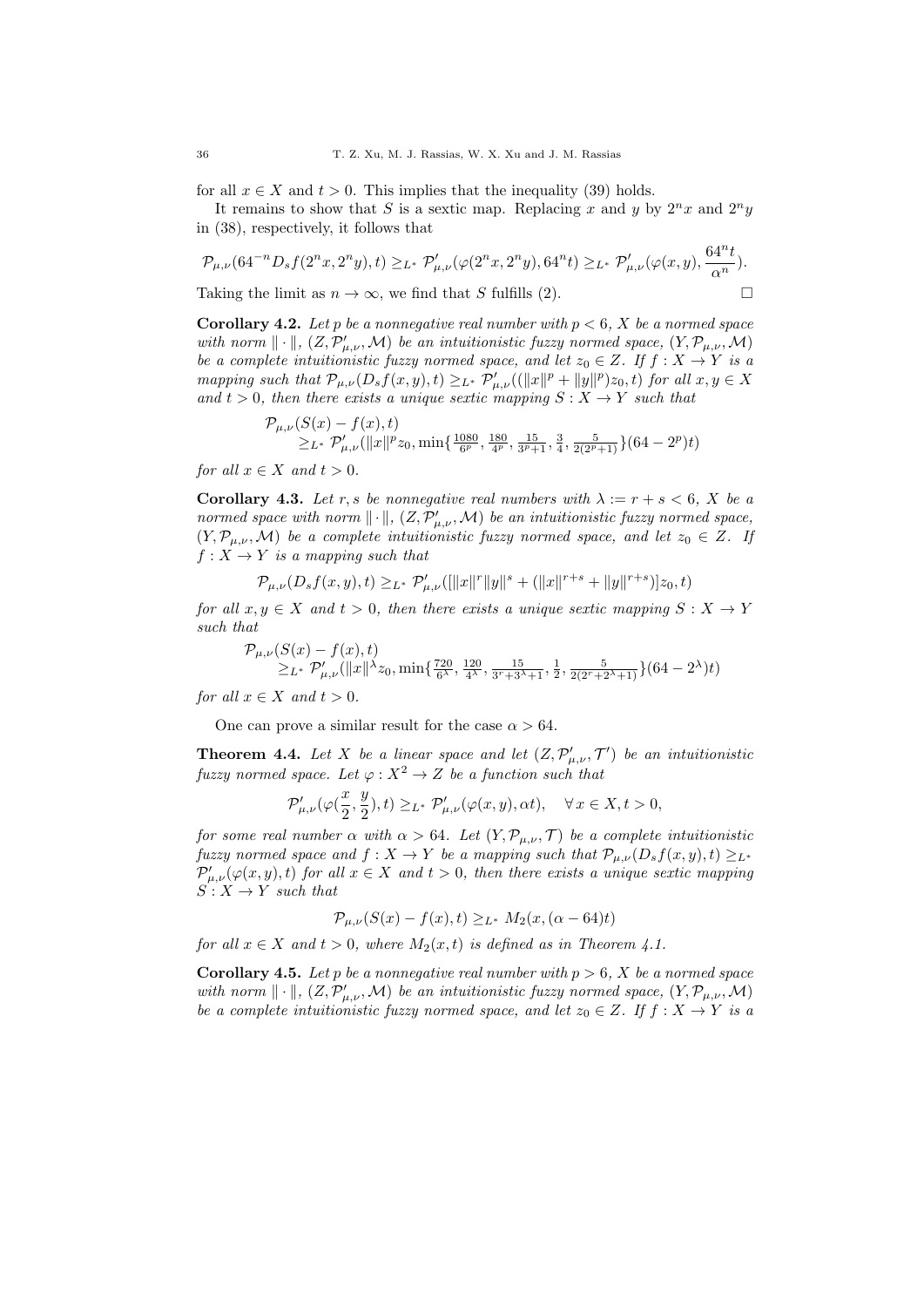mapping such that  $\mathcal{P}_{\mu,\nu}(D_s f(x,y),t) \geq_{L^*} \mathcal{P}'_{\mu,\nu}((\|x\|^p + \|y\|^p)z_0,t)$  for all  $x, y \in X$ and  $t > 0$ , then there exists a unique sextic mapping  $S: X \rightarrow Y$  such that

$$
\mathcal{P}_{\mu,\nu}(S(x) - f(x),t) = \sum_{L^*} \mathcal{P}'_{\mu,\nu}(\|x\|^p z_0, \min\{\frac{1080}{6^p}, \frac{180}{4^p}, \frac{15}{3^p+1}, \frac{3}{4}, \frac{5}{2(2^p+1)}\}(2^p-64)t)
$$

for all  $x \in X$  and  $t > 0$ .

**Corollary 4.6.** Let r, s be nonnegative real numbers with  $\lambda := r + s > 6$ . X be a normed space with norm  $\|\cdot\|$ ,  $(Z, \mathcal{P}'_{\mu,\nu}, \mathcal{M})$  be a intuitionistic fuzzy normed space,  $(Y, \mathcal{P}_{\mu,\nu}, \mathcal{M})$  be a complete intuitionistic fuzzy normed space, and let  $z_0 \in Z$ . If  $f: X \to Y$  is a mapping such that

$$
\mathcal{P}_{\mu,\nu}(D_sf(x,y),t)\geq_{L^*}\mathcal{P}'_{\mu,\nu}(\| |x\|^r\|y\|^s+(\|x\|^{r+s}+\|y\|^{r+s})]z_0,t)
$$

for all  $x, y \in X$  and  $t > 0$ , then there exists a unique sextic mapping  $S: X \to Y$ such that

$$
\mathcal{P}_{\mu,\nu}(S(x) - f(x),t) \geq L^* \mathcal{P}'_{\mu,\nu}(\|x\|^{\lambda}z_0, \min\{\frac{720}{6^{\lambda}}, \frac{120}{4^{\lambda}}, \frac{15}{3^{\nu}+3^{\lambda}+1}, \frac{1}{2}, \frac{5}{2(2^{\nu}+2^{\lambda}+1)}\}(2^{\lambda} - 64)t)
$$

for all  $x \in X$  and  $t > 0$ .

Similar to the Example 3.7, we have the following example.

**Example 4.7.** Let  $(X, \|\cdot\|)$  be a Banach algebra,  $(X, \mathcal{P}_{\mu,\nu}, \mathcal{M})$  is a complete IRN-space defined in Example 3.7.

Let  $f: X \to X$ ,  $f(x) = x^6 + ||x||x_0$ , where  $x_0$  is a unit vector in X. A straightforward computation shows that  $||D_s f(x, y)|| \leq 64||x|| + 780||y||$  for all  $x, y \in$  $X$ , hence

$$
\mathcal{P}_{\mu,\nu}(D_s f(x,y),t) \geq_{L^*} \mathcal{P}_{\mu,\nu}([64||x||+780||y||]x_0,t)
$$

for all  $x, y \in X$  and  $t > 0$ . Let  $\varphi(x, y) = (64||x|| + 780||y||)x_0$  for all  $x, y \in X$ X. Moreover,  $\mathcal{P}_{\mu,\nu}(\varphi(2x,2y),t) \geq_{L^*} \mathcal{P}_{\mu,\nu}(2\varphi(x,y),t)$  for all  $x,y \in X$  and  $t > 0$ . Therefore, all the conditions of Theorem 4.1 hold by  $\alpha = 2 < 64$ . It follows that  $f$  can be approximated by a sextic mapping. In fact there exists a unique sextic mapping  $S: X \to X$  such that  $\mathcal{P}_{\mu,\nu}(S(x) - f(x), t) \geq_{L^*} \mathcal{P}_{\mu,\nu}(\Vert x \Vert x_0, \frac{3}{1688}t)$  for all  $x \in X$  and  $t > 0$ .

Acknowledgements. The authors would like to express their sincere thanks to the referees for giving useful suggestions for the improvement of this paper.

#### **REFERENCES**

- [1] I. Altun, Some fixed point theorems for single and multivalued mappings on ordered nonarchimedean fuzzy metric spaces, Iranian Journal of Fuzzy Systems, 7 (2010), 91-96.
- [2] T. Aoki, On the stability of the linear transformation in Banach spaces, J. Math. Soc. Japan, 2 (1950), 64-66.
- [3] K. T. Atanassov, *Intuitionistic fuzzy sets*, Fuzzy Sets and Systems, **20** (1986), 87-96.
- [4] K. T. Atanassov, New operations defined over the intuitionistic fuzzy sets, Fuzzy Sets and Systems, 61 (1994), 137-42.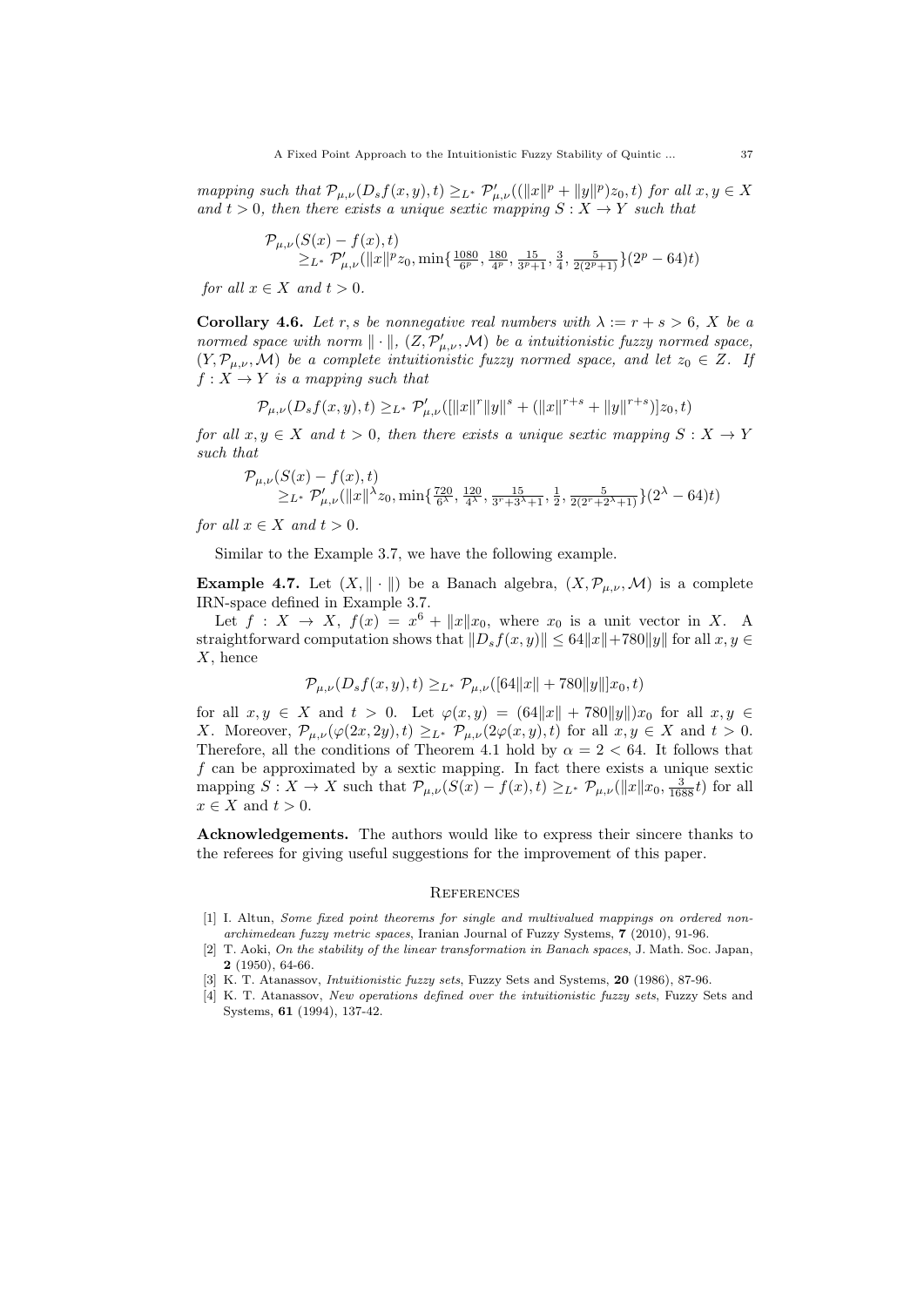- [5] E. Baktash, Y. J. Cho, M. Jalili, R. Saadati and S. M. Vaezpour, On the stability of cubic mappings and quadratic mappings in random normed spaces, Journal of Inequalities and Applications, Article ID 902187, 11 pages, 2008 (2008).
- [6] L. Cădariu and V. Radu, Fixed points and stability for functional equations in probabilistic metric and random normed spaces, Fixed Point Theory and Applications, Article ID 589143, 18 pages, 2009 (2009).
- [7] D. Coker, An introduction to intuitionistic fuzzy topological spaces, Fuzzy Sets and Systems, 88 (1997), 81-89.
- [8] G. Deschrijver, C. Cornelis and E. E. Kerre, On the representation of intuitionistic fuzzy t-norms and t-conorms, IEEE Transaction on Fuzzy Systems, 12 (2004), 45-61.
- [9] J. G. García and S. E. Rodabaugh, Order-theoretic, topological, categorical redundancies of interval-valued sets, grey sets, vague sets, interval-valued "intuitionistic" sets, "intuitionistic" fuzzy sets and topologies, Fuzzy Sets and Systems, 156 (2005), 445-484.
- $[10]$  P. Găvruta, A generalization of the Hyers-Ulam-Rassias stability of approximately additive mappings, Journal of Mathematical Analysis and Applications, 184 (1994), 431-436.
- [11] S. B. Hosseini, D. O'Regan and R. Saadati, Some results on intuitionistic fuzzy spaces, Iranian Journal of Fuzzy Systems, 4 (2007), 53-64.
- [12] D. H. Hyers, On the stability of the linear functional equation, Proc. Nat. Acad. Sci. USA, 27 (1941), 222-224.
- [13] G. Isac and T. M. Rassias, Stability of  $\psi$ -additive mappings: applications to nonlinear analysis, International Journal of Mathematics and Mathematical Sciences, 19 (1996), 219-228.
- [14] K. W. Jun and H. M. Kim, The generalized Hyers-Ulam-Rassias stability of a cubic functional equation, Journal of Mathematical Analysis and Applications, 274 (2002), 867-878.
- [15] K. W. Jun, H. M. Kim and I. S. Chang, On the Hyers-Ulam stability of an Euler-Lagrange type cubic functional equation, Journal of Computational Analysis and Applications, 7 (2005), 21-33.
- [16] F. Merghadi and A. Aliouche, A related fixed point theorem in n fuzzy metric spaces, Iranian Journal of Fuzzy Systems, 7 (2010), 73-86.
- [17] D. Mihet, The fixed point method for fuzzy stability of the Jensen functional equation, Fuzzy Sets and Systems, 160 (2009), 1663-1667.
- [18] D. Mihet, R. Saadati and S. M. Vaezpour, The stability of the quartic functional equation in random normed spaces, Acta Appl. Math., 110 (2010), 797-803.
- [19] A. K. Mirmostafaee and M. S. Moslehian, Fuzzy versions of Hyers-Ulam-Rassias theorem, Fuzzy Sets and Systems, 159 (2008), 720-729.
- [20] S. A. Mohiuddine and H. Sevli, Stability of Pexiderized quadratic functional equation in intuitionistic fuzzy normed space, Journal of Computational and Applied Mathematics, 235 (2011), 2137-2146.
- [21] M. S. Moslehian and G. Sadeghi, Stability of two types of cubic functional equations in non-archimedean spaces, Real Anal. Exchange, 33 (2008), 375-383.
- [22] Z. Moszner, On the stability of functional equations, Aequationes Math., 77 (2009), 33-88.
- [23] M. Mursaleen and S. A. Mohiuddine, On stability of a cubic functional equation in intuitionistic fuzzy normed spaces, Chaos, Solitons and Fractals, 42 (2009), 2997-3005.
- [24] K. Nozari and B. Fazlpour, Some consequences of space-time fuzziness, Chaos, Solitons and Fractals, 34 (2007), 224-234.
- [25] B. Paneah, A new approach to the stability of linear functional operators, Aequationes Math., 78 (2009), 45-61.
- [26] J. H. Park, *Intuitionistic fuzzy metric spaces*, Chaos, Solitons and Fractals, 22 (2004), 1039-1046.
- [27] V. Radu, The fixed point alternative and the stability of functional equations, Fixed Point Theory, 4 (2003), 91-96.
- [28] M. Rafi and M. S. M. Noorani, Fixed point theorem on intuitionistic fuzzy metric spaces, Iranian Journal of Fuzzy Systems, 3 (2006), 23-29.
- [29] J. M. Rassias, Solution of the Ulam stability problem for quartic mappings, Glasnik Matematički, 34 (1999), 243-252.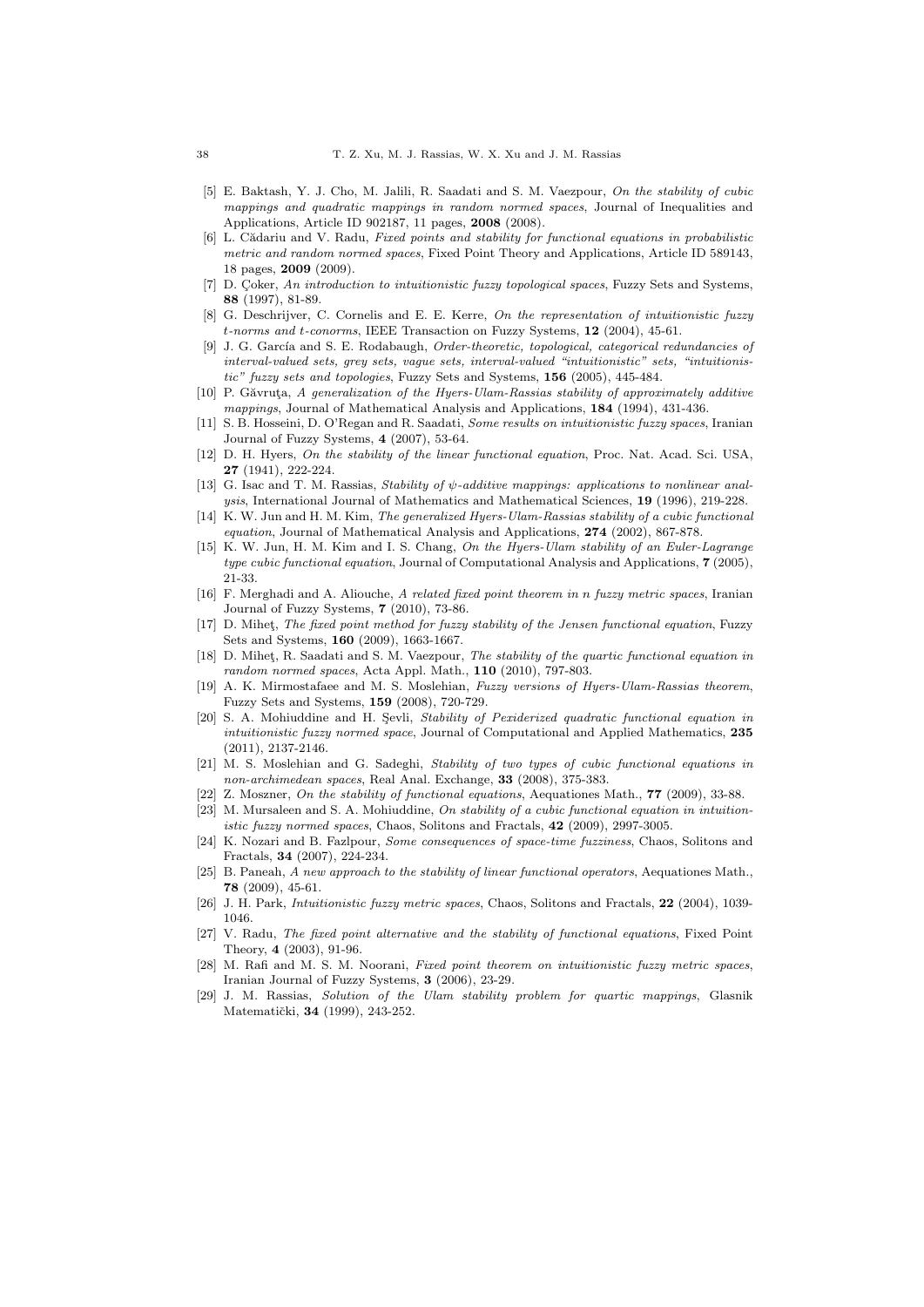A Fixed Point Approach to the Intuitionistic Fuzzy Stability of Quintic ... 39

- [30] T. M. Rassias, On the stability of the linear mapping in Banach spaces, Proc. Amer. Math. Soc., 72 (1978), 297-300.
- [31] R. Saadati, A note on "Some results on the IF-normed spaces", Chaos, Solitons and Fractals, 41 (2009), 206-213.
- [32] R. Saadati, Y. J. Cho and J. Vahidi, The stability of the quartic functional equation in various spaces, Computers and Mathematics with Applications, 60 (2010), 1994-2002.
- [33] R. Saadati and C. Park, Non-archimedean  $\mathscr{L}$ -fuzzy normed spaces and stability of functional equations, Computers and Mathematics with Applications, 60 (2010), 2488-2496.
- [34] R. Saadati, A. Razani and H. Adibi, A common fixed point theorem in  $\mathscr{L}$ -fuzzy metric spaces, Chaos Solitons Fractals, 33 (2007), 358-363.
- [35] R. Saadati, S. Sedghi and N. Shobe, *Modified intuitionistic fuzzy metric spaces and some* fixed point theorems, Chaos, Solitons and Fractals, 38 (2008), 36-47.
- [36] R. Saadati, S. Sedghi and H. Zhou, A common fixed point theorem for  $\psi$ -weakly commuting maps in  $\mathcal{L}$ -fuzzy metric spaces, Iranian Journal of Fuzzy Systems, 5 (2008), 47-53.
- [37] R. Saadati, S. M. Vaezpour and Y. J. Cho, Quicksort algorithm: application of a fixed point theorem in intuitionistic fuzzy quasi-metric spaces at a domain of words, Journal of Computational and Applied Mathematics, 228 (2009), 219-225.
- [38] S. Sedghi, K. P. R. Rao and N. Shobe, A common fixed point theorem for six weakly compatible mappings in M-fuzzy metric spaces, Iranian Journal of Fuzzy Systems, 5 (2008), 49-62.
- [39] S. M. Ulam, A collection of the mathematical problems, Interscience, New York, 1960.
- [40] T. Z. Xu, J. M. Rassias, M. J. Rassias and W. X. Xu, A fixed point approach to the stability of quintic and sextic functional equations in quasi- $\beta$ -normed spaces, Journal of Inequalities and Applications, Article ID 423231, 23 pages, 2010 (2010).
- [41] T. Z. Xu, J. M. Rassias and W. X. Xu, Intuitionistic fuzzy stability of a general mixed additive-cubic equation, Journal of Mathematical Physics, 063519, 21 pages, 51 (2010).
- [42] T. Z. Xu, J. M. Rassias and W. X. Xu, Stability of a general mixed additive-cubic functional equation in non-archimedean fuzzy normed spaces, Journal of Mathematical Physics, 093508, 19 pages, 51 (2010).
- [43] T. Z. Xu, J. M. Rassias and W. X. Xu, On the stability of a general mixed additive-cubic functional equation in random normed spaces, Journal of Inequalities and Applications, Article ID 328473, 16 pages, 2010 (2010).
- [44] T. Z. Xu, J. M. Rassias and W. X. Xu, A fixed point approach to the stability of a general mixed AQCQ-functional equation in non-archimedean normed spaces, Discrete Dynamics in Nature and Society, Article ID 812545, 24 pages, 2010 (2010).
- [45] T. Z. Xu, J. M. Rassias and W. X. Xu, A generalized mixed additive-cubic functional equation, Journal of Computational Analysis and Applications, 13 (2011), 1273-1282.
- [46] S. S. Zhang, J. M. Rassias and R. Saadati, Stability of a cubic functional equation in intuitionistic random normed spaces, Appl. Math. Mech. -Engl. Ed., 31 (2010), 21-26.

Tian Zhou Xu∗, School of Mathematics, Beijing Institute of Technology, Beijing 100081, People's Republic of China

E-mail address: xutianzhou@bit.edu.cn

Matina John Rassias, Department of Statistical, University College London, Science 1-19 Torrington Place, London WC1E 7HB, United Kingdom

E-mail address: matina@stats.ucl.ac.uk

Wan Xin Xu, Department of Electrical and Computer Engineering, College of Engineering, University of Kentucky, Lexington 40506, Usa and School of Communication and Information Engineering, University of Electronic Science and Technology of China, Chengdu 611731, People's Republic of China

E-mail address: wxbit0930@gmail.com